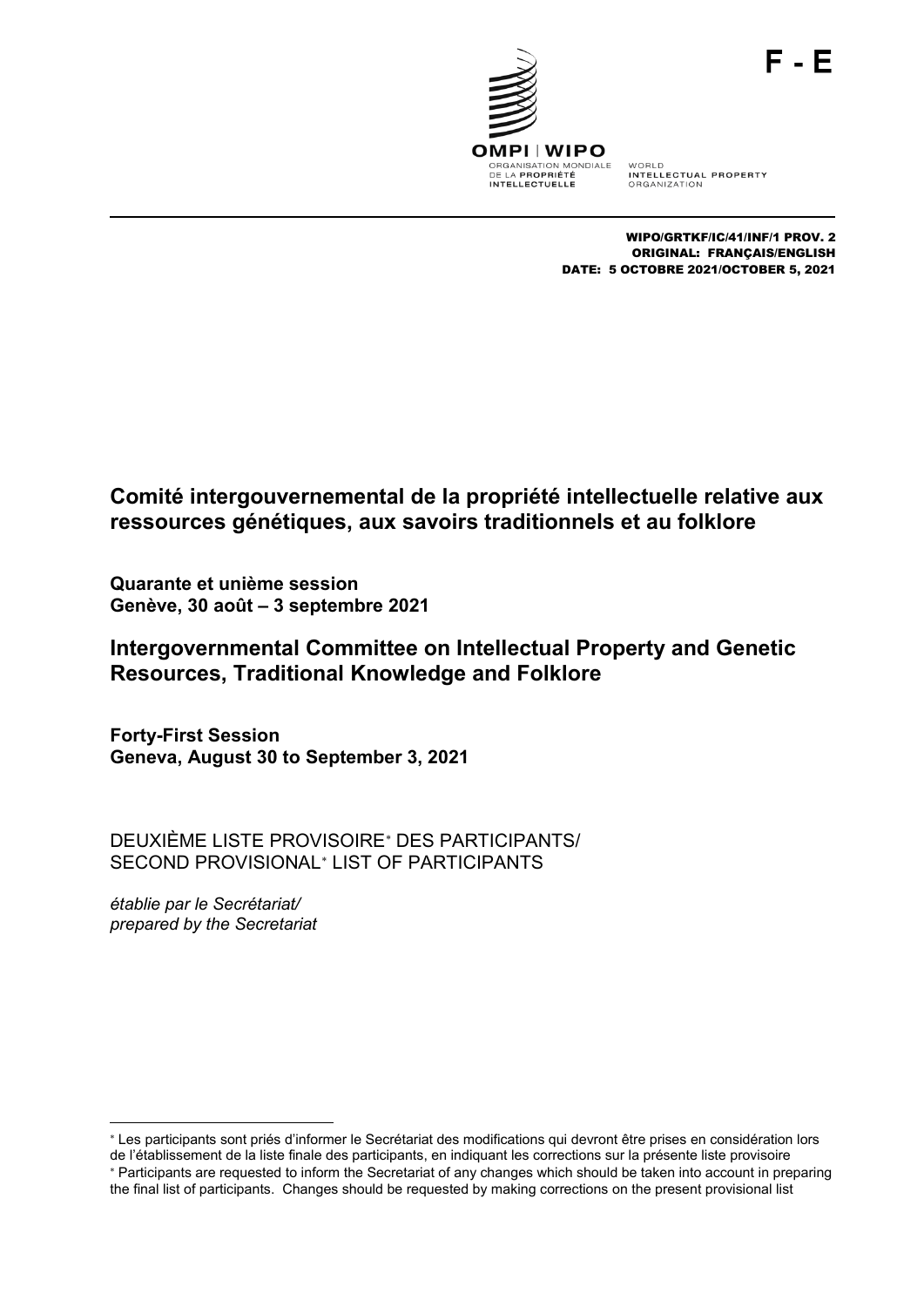## I. ÉTATS/STATES

(dans l'ordre alphabétique des noms français des États) (in the alphabetical order of the names in French of the States)

## AFRIQUE DU SUD/SOUTH AFRICA

Yonah SELETI (Mr.), Chief Director, Department of Science and Technology (DST), Ministry of Science and Technology, Pretoria

Tom SUCHANANDAN (Mr.), Director, Indigenous Knowledge Systems, Department of Science and Innovation, Pretoria

Shumi PANGO (Ms.), Deputy Director, Department of Science and Innovation, Pretoria

Mandla NKABENI (Mr.), First Secretary, Permanent Mission, Geneva

## ALGÉRIE/ALGERIA

Mohamed BAKIR (M.), premier secrétaire, Mission permanente, Genève

## ALLEMAGNE/GERMANY

Axel JACOBI (Mr.), Legal Officer, Patent Law Unit, Federal Ministry of Justice and for Consumer Protection, Berlin

Jan TECHERT (Mr.), Counsellor, Permanent Mission, Geneva

## ANGOLA

Ana Paula PEREIRA MIGUEL (Ms.), Director General, Angolan Institute of Industrial Property (IAPI), Ministry of Industry and Trade, Luanda

Carla Luísa LOURO PEREIRA DE CARVALHO (Ms.), Deputy Director, Angolan Institute of Industrial Property (IAPI), Ministry of Industry and Trade, Luanda

## ARABIE SAOUDITE/SAUDI ARABIA

Alhanoof ALDEBASI (Ms.), Executive Director, Copyright Department, Saudi Authority for Intellectual Property (SAIP), Riyadh

Majed ALGHAMDI (Mr.), Patent Expert, Saudi Authority for Intellectual Property (SAIP), Riyadh

## ARGENTINE/ARGENTINA

Walter WAISMAN (Sr.), Director Nacional, Dirección Nacional de Derecho de Autor, Ministerio de Justicia y Derechos Humanos, Buenos Aires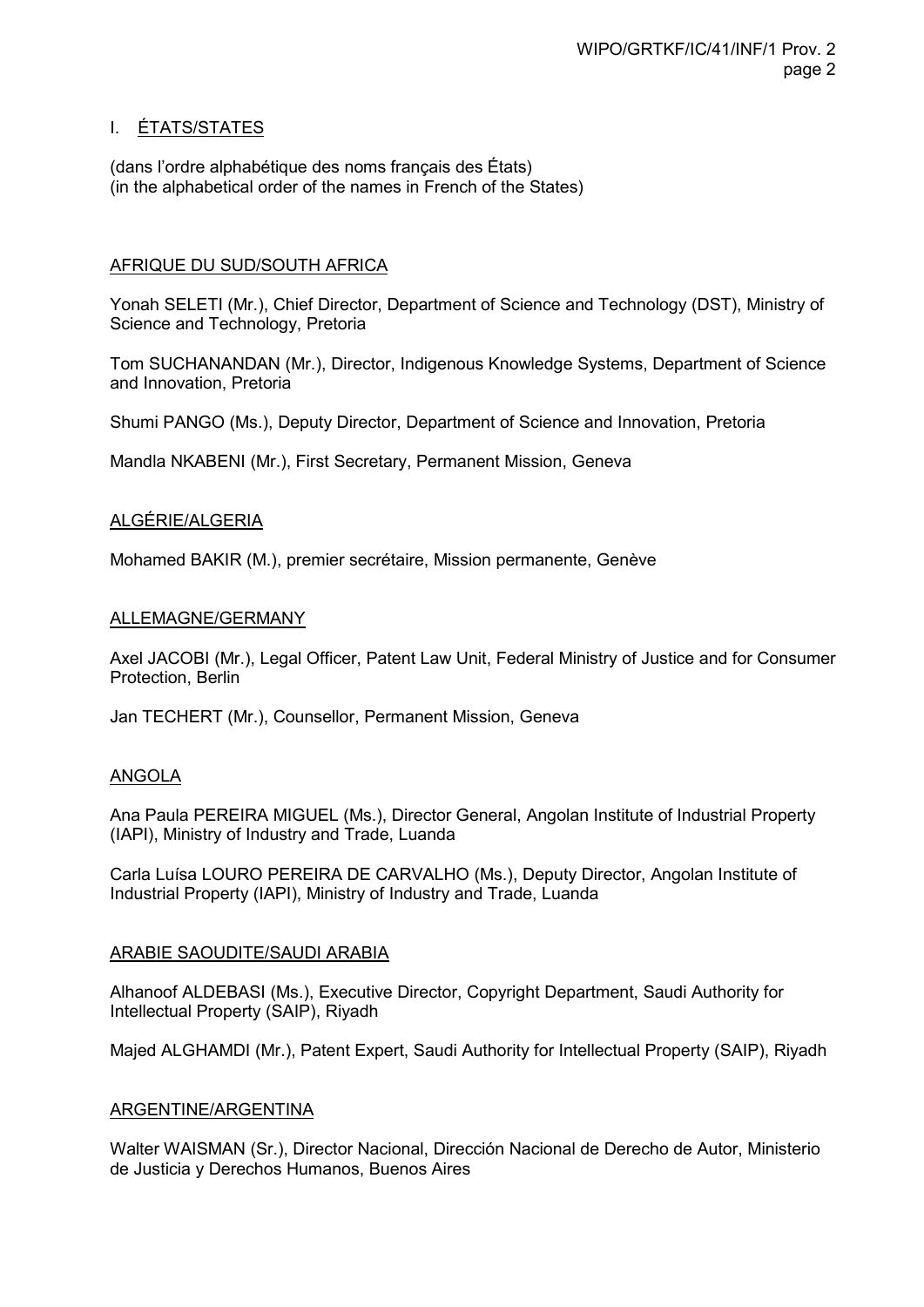Micaela BONAFINA (Sra.), Coordinadora, Proyecto ARG 16/G54, Ministerio de Ambiente y Desarrollo Sostenible, Buenos Aires

Nadia SOCOLOFF (Sra.), Primera Secretaria, Dirección Nacional de Negociaciones Económicas Multilaterales, Ministerio de Relaciones Exteriores, Comercio Internacional y Culto, Buenos Aires

Betina FABBIETTI (Sra.), Segunda Secretaria, Misión Permanente, Ginebra

#### ARMÉNIE/ARMENIA

Shushik MKHITARYAN (Ms.), Acting Deputy Head, Intellectual Property Office, Ministry of Economy, Yerevan

Elen HAMBARDZUMYAN (Ms.), Senior Specialist, Intellectual Property Office, Ministry of Economy, Yerevan

Emma HARUTYUNYAN (Ms.), Attaché, Permanent Mission, Geneva

#### AUSTRALIE/AUSTRALIA

Patricia HOLMES (Ms.), Deputy Permanent Representative, Permanent Mission, Geneva

Thea SEFEROVIC (Ms.), Assistant Director, Policy and International Affairs, IP Australia, Canberra

Emily GLEESON (Ms.), Policy Officer, Policy and International Affairs, IP Australia, Canberra

Oscar GROSSER-KENNEDY (Mr.), Second Secretary, Permanent Mission, Geneva

#### AUTRICHE/AUSTRIA

Johannes WERNER (Mr.), Head, International Relations Department, Austrian Patent Office, Federal Ministry for Climate Action, Environment, Energy, Mobility, Innovation and Technology, Vienna

#### BANGLADESH

Shanchita HAQUE (Ms.), Minister, Deputy Permanent Representative, Permanent Mission, Geneva

Mahabubur RAHMAN (Mr.), First Secretary, Permanent Mission, Geneva

#### BÉLARUS/BELARUS

Dmitry DOROSHEVICH (Mr.), Counsellor, Permanent Mission, Geneva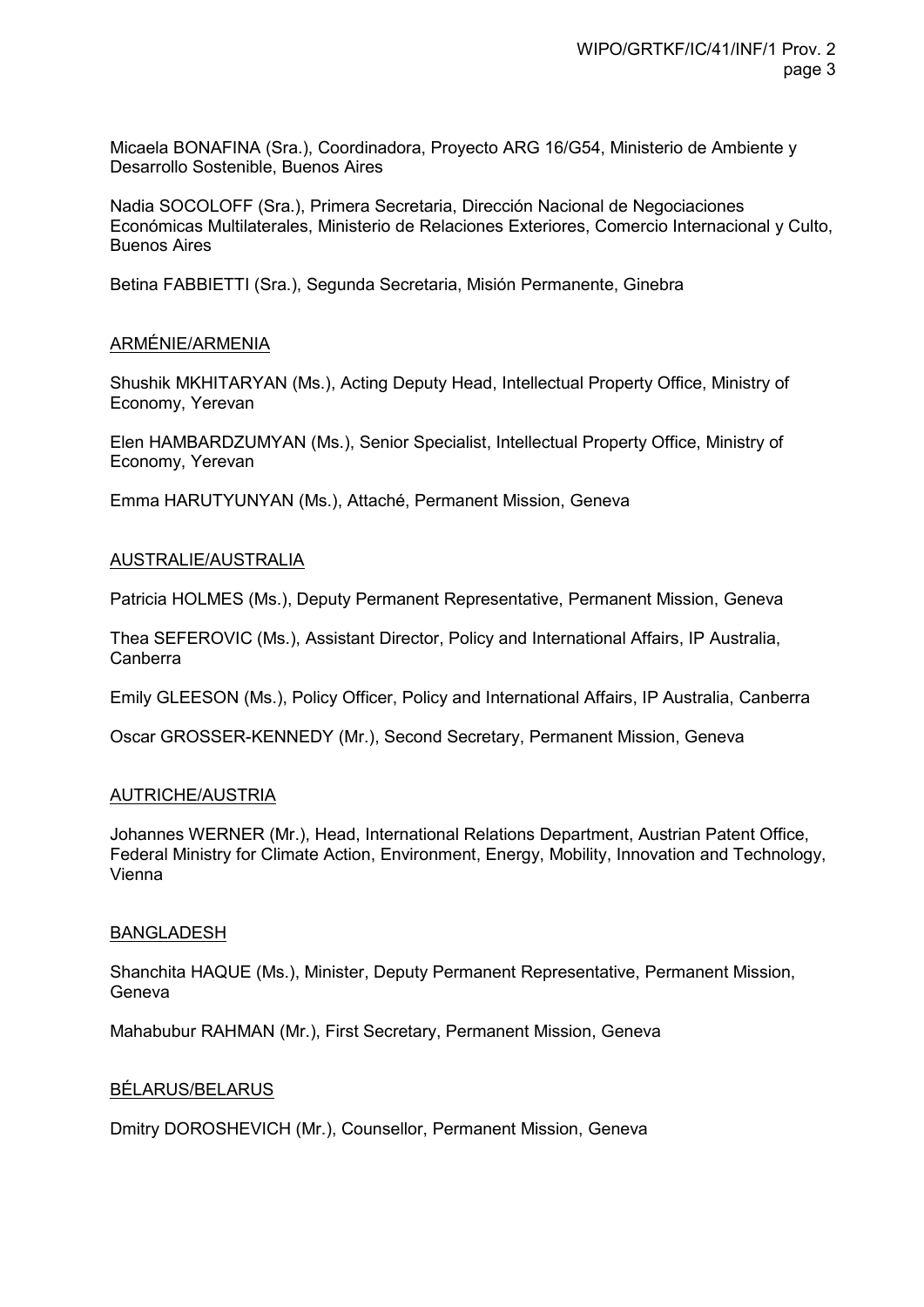#### BÉNIN/BENIN

Gbênjona Mathias AGON (M.), directeur général, Agence nationale de la propriété industrielle (ANaPI), Ministère de l'industrie et du commerce, Cotonou

Cyrille HOUNDJE (M.), chef, Division des signes distinctifs, Agence nationale de la propriété industrielle (ANaPI), Ministère de l'industrie et du commerce, Cotonou

Rosalie HOUNKANNON (Mme), chef, Service du développement et de valorisation des innovations, Agence nationale de la propriété industrielle (ANaPI), Ministère de l'industrie et du commerce, Cotonou

Jean Baptiste LALEYE (M.), chef, Service des dépôts, Agence nationale de la propriété industrielle (ANaPI), Ministère de l'industrie et du commerce, Cotonou

## BOLIVIE (ÉTAT PLURINATIONAL DE)/BOLIVIA (PLURINATIONAL STATE OF)

Maira Mariela MACDONAL ÁLVAREZ (Sra.), Embajadora, Representante Permanente, Misión Permanente, Ginebra

Alejandra GASTELU (Sra.), Jefa de Unidad, Ministerio de Relaciones Exteriores, La Paz

Alberto Magno CRUZ QUSIPE (Sr.), Profesional de Recursos Genéticos, Dirección General de Biodiversidad y Áreas Protegida, Ministerio de Medio Ambiente y Agua, La Paz

Rafael MURILLO (Sr.), Profesional, Ministerio de Medio Ambiente y Aguas, La Paz

Marco ROMAY (Sr.), Profesional, Ministerio de Relaciones Exteriores, La Paz

Mariana Yarmila NARVAEZ VARGAS (Sra.), Segunda Secretaria, Misión Permanente, Ginebra

## BRÉSIL/BRAZIL

Victor FARIA (Mr.), Intellectual Property Researcher, National Institute of Industrial Property (INPI), Ministry of Economy, Rio de Janeiro

Lais TAMANINI (Ms.), Second Secretary, Permanent Mission, Geneva

#### BURKINA FASO

Wennepousdé Philippe OUEDRAOGO (M.), chef, Département de la documentation technique et de l'informatique, Centre national de la propriété industrielle, Ministère de l'industrie, du commerce et de l'artisanat, Ouagadougou

#### CABO VERDE

Clara Manuela da Luz DELGADO JESUS (Mme), ambassadrice, Représentante permanente, Mission permanente, Genève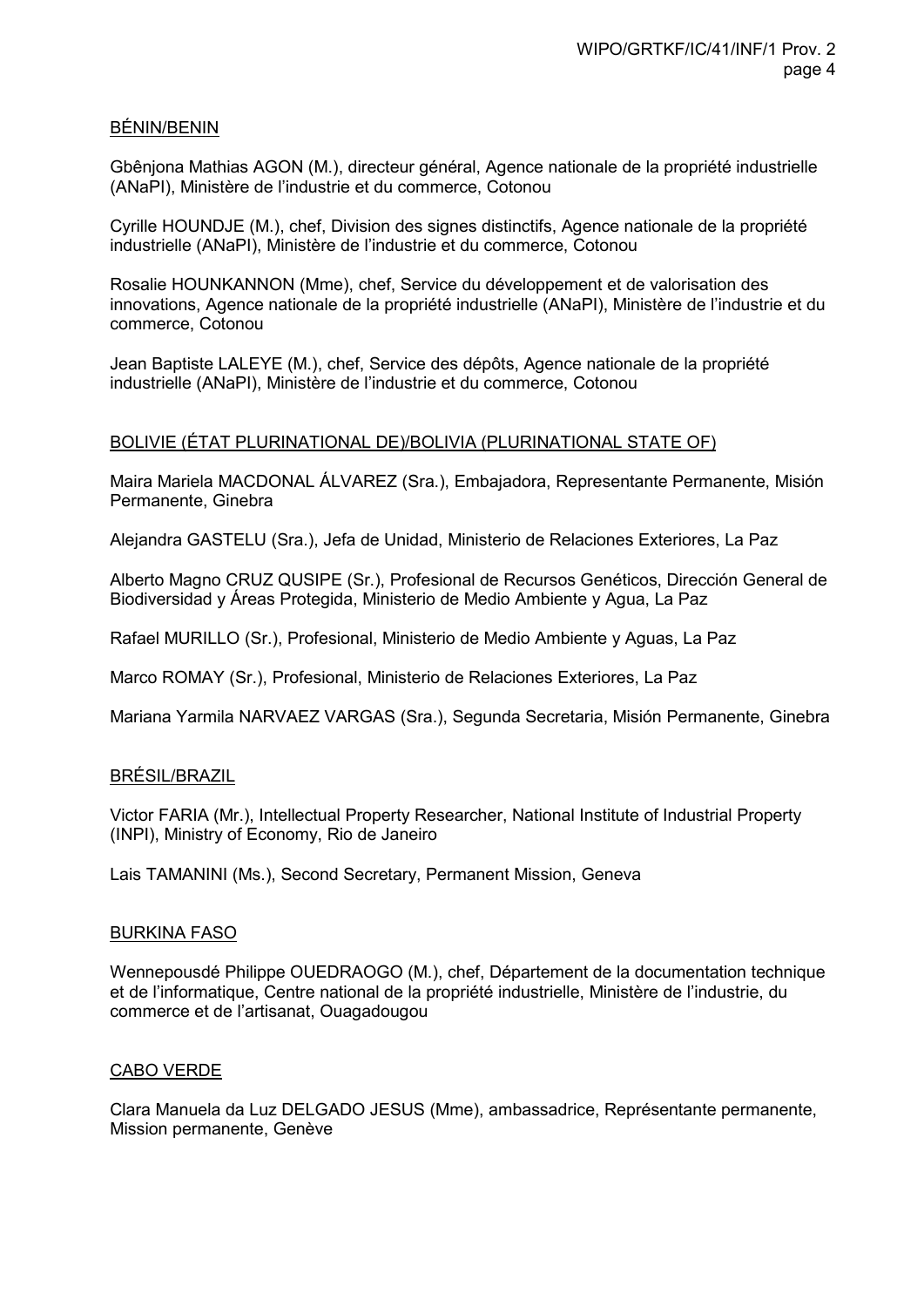#### CAMBODGE/CAMBODIA

SUON Prasith (Mr.), Counsellor, Permanent Mission, Geneva

## CANADA

Nicholas GORDON (Mr.), Deputy Director, Intellectual Property Trade Policy Division, Global Affairs Canada, Ottawa

Samuel GENEROUX (Mr.), Senior Policy Advisor, International Trade Negotiations, Department of Canadian Heritage, Ottawa

Laura WOODWARD (Ms.), Policy Analyst, Copyright and Trademark Policy Directorate, Innovation, Science and Economic Development Canada, Ottawa

Ivana IVANKOVIC (Ms.), Trade Policy Officer, Global Affairs Canada, Ottawa

Nicolas LESIEUR (Mr.), First Secretary, Permanent Mission of Canada, Geneva

#### CHILI/CHILE

Sergio ESCUDERO (Sr.), Jefe, Departamento Internacional y de Políticas Públicas, Instituto Nacional de Propiedad Industrial (INAPI), Santiago de Chile

Daniela ABARZUA (Sra.), Abogada, Subdirección Nacional de Pueblos Originarios, Servicio Nacional del Patrimonio Cultural, Ministerio de las Culturas, las Artes y el Patrimonio, Santiago de Chile

Teresa AGUERO (Sra.), Asesora, Oficina de Estudios y Políticas Agrarias, Ministerio de Agricultura, Santiago de Chile

Felipe FERREIRA (Sr.), Asesor, División de Propiedad Intelectual, Subsecretaría de Relaciones Económicas Internacionales, Santiago de Chile

Paloma HERRERA CARPINTERO (Sra.), Asesora, División de Propiedad Intelectual, Subsecretaría de Relaciones Económicas Internacionales, Santiago de Chile

Gabriel LAYSECA (Sr.), Asesor, Oficina de Estudios y Políticas Agrarias, Ministerio de Agricultura, Santiago de Chile

Denisse PÉREZ (Sra.), Asesora, Departamento Internacional y de Políticas Públicas, Instituto Nacional de Propiedad Industrial (INAPI), Santiago de Chile

Paula VALDÉS (Sra.), Asesora, Oficina de Estudios y Políticas Agrarias, Ministerio de Agricultura, Santiago de Chile

#### CHINE/CHINA

HU Ping (Ms.), Director, International Affairs Office, National Copyright Administration of China (NCAC), Beijing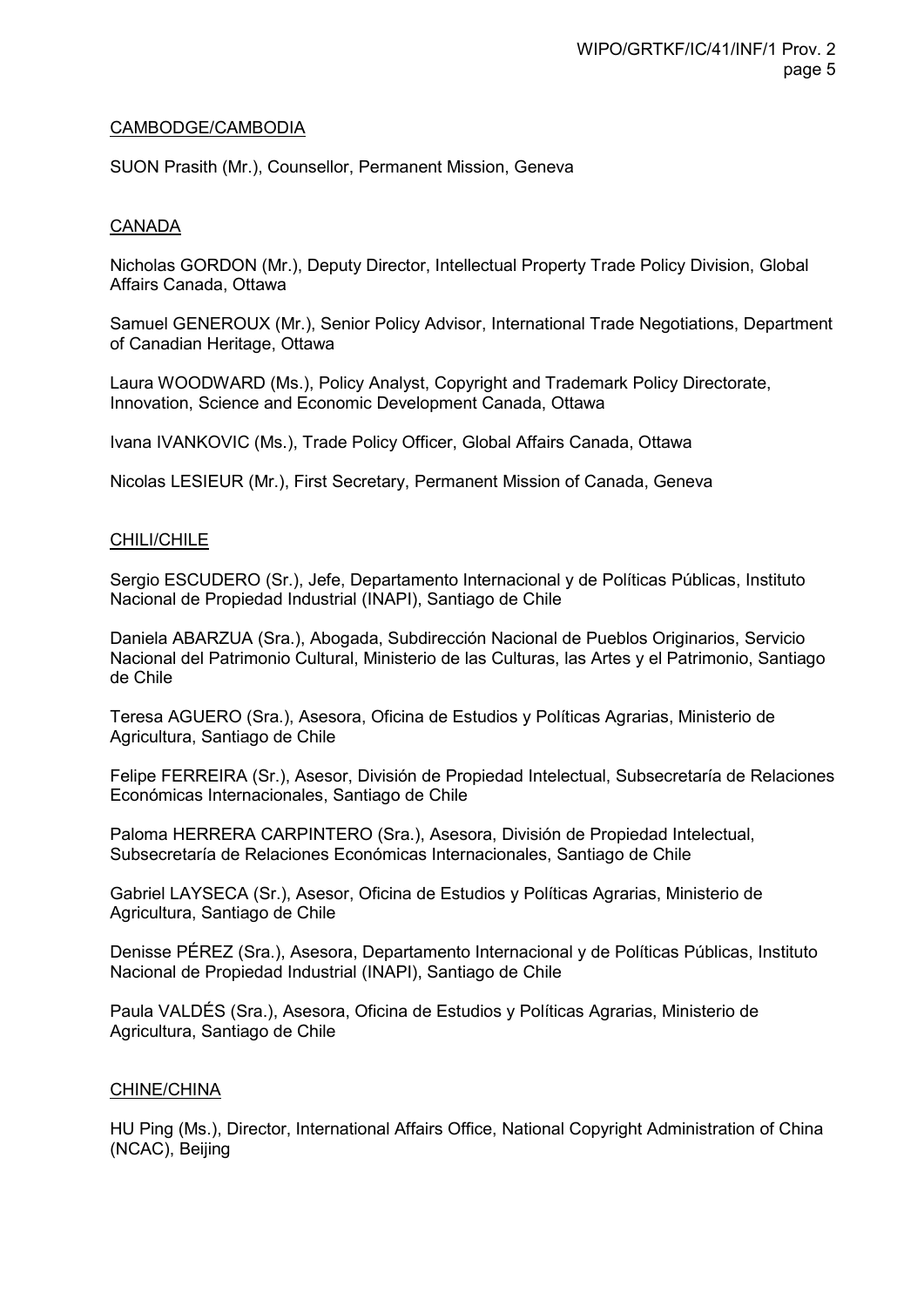ZHANG Ling (Ms.), Deputy Director, International Cooperation Department, China National Intellectual Property Administration (CNIPA), Beijing

XIANG Feifan (Ms.), Deputy Director, General Affairs Office, National Copyright Administration of China (NCAC), Beijing

LIU Heming (Mr.), Principal Staff, Department of Treaty and Law, China National Intellectual Property Administration (CNIPA), Beijing

WU Yifan (Ms.), Program Officer, International Cooperation Department, China National Intellectual Property Administration (CNIPA), Beijing

ZHENG Xu (Mr.), Second Secretary, Permanent Mission, Geneva

#### COLOMBIE/COLOMBIA

Álvaro Alejandro GÓMEZ OCAMPO (Sr.), Ministro Consejero, Misión Permanente, Ginebra

Maria Isabel CASTAÑEDA LOZANO (Sra.), Primera Secretaria, Coordinación de Asuntos Económicos, Ministerio de Relaciones Exteriores, Bogotá D.C.

Faryde Carlier GONZÁLEZ (Sra.), Directora, Dirección de Asuntos Económicos, Sociales y Ambientales, Ministerio de Relaciones Exteriores, Bogotá D.C.

Marcela RAMÍREZ (Sra.), Directora, Nuevas Creaciones, Superintendencia de Industria y Comercio (SIC), Ministerio de Industria, Comercio y Turismo, Bogotá D.C.

Juan HERRERA (Sr.), Tercer Secretario, Dirección de Asuntos Económicos, Sociales y Ambientales, Ministerio de Relaciones Exteriores, Bogotá D.C.

Alexander RAMÍREZ (Sr.), Coordinador, Grupo Farmacia, Superintendencia de Industria y Comercio (SIC), Ministerio de Industria, Comercio y Turismo, Bogotá D.C.

Tatiana VARGAS (Sra.), Asesora, Superintendencia de Industria y Comercio (SIC), Ministerio de Industria, Comercio y Turismo, Bogotá D.C.

## CÔTE D'IVOIRE

Souleymane DIARRASSOUBA (M.), ministre, Ministère du commerce et de l'industrie, Abidjan

Jacques Roger Claude EKRA (M.), directeur général, Office ivoirien de la propriété intellectuelle (OIPI), Ministère du commerce et de l'industrie, Abidjan

#### DANEMARK/DENMARK

Theis JENSEN (Mr.), Chief Advisor, Danish Patent and Trademark Office, Ministry of Industry, Business and Financial Affairs, Taastrup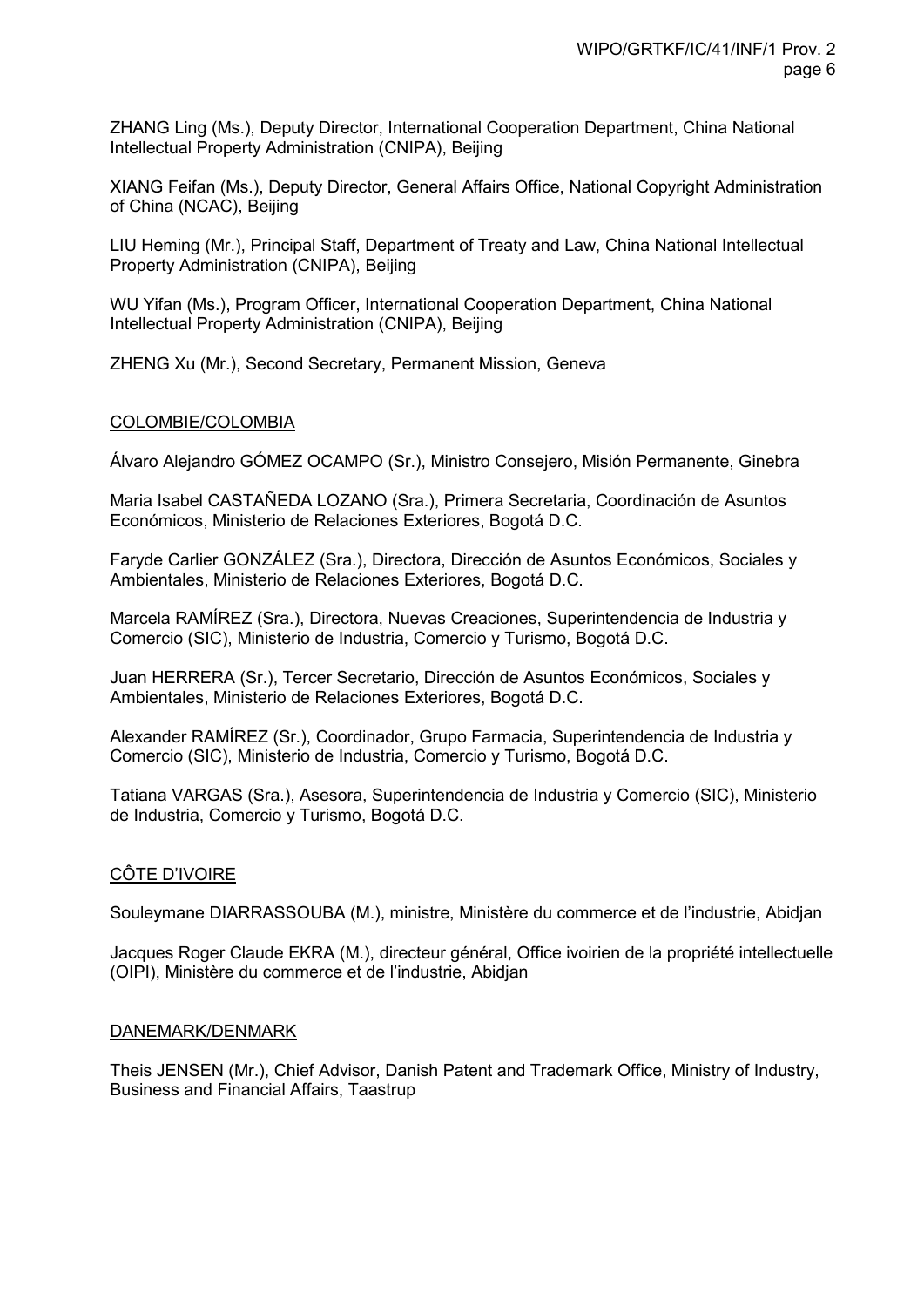## DJIBOUTI

Oubah MOUSSA AHMED (Mme), conseillère, Mission permanente, Genève

## ÉGYPTE/EGYPT

Ahmed Mohamed Ibrahim MOHAMED (Mr.), First Secretary, Permanent Mission, Geneva

## EL SALVADOR

Coralia OSEGUEDA (Sra.), Consejera, Misión Permanente, Ginebra

## ÉMIRATS ARABES UNIS/UNITED ARAB EMIRATES

Abdelsalam AL ALI (Mr.), Permanent Representative, Permanent Mission to the World Trade Organization (WTO), Geneva

Shaima AL-AKEL (Ms.), International Organizations Executive, Permanent Mission to the World Trade Organization (WTO), Geneva

## ÉQUATEUR/ECUADOR

María Daniela GARCÍA FREIRE (Sra.), Representante Permanente Adjunta, Misión Permanente, Ginebra

Paulina MOSQUERA (Sra.), Directora Nacional, Dirección Nacional de Obtenciones Vegetales y Conocimientos Tradicionales, Servicio Nacional de Derechos Intelectuales (SENADI), Quito

Fernando NOGALES (Sr.), Experto Principal en Conocimientos Tradicionales, Dirección Nacional de Obtenciones Vegetales y Conocimientos Tradicionales, Servicio Nacional de Derechos Intelectuales (SENADI), Quito

## ESPAGNE/SPAIN

Inmaculada GALINDEZ LABRADOR (Sra.), Examinadora de Patentes, Área de Patentes e Información Tecnológica, Oficina Española de Patentes y Marcas (OEPM), Ministerio de Industria, Comercio y Turismo, Madrid

Javier SORIA QUINTANA (Sr.), Consejero, Misión Permanente, Ginebra

## ÉTATS-UNIS D'AMÉRIQUE/UNITED STATES OF AMERICA

Dominic KEATING (Mr.), Director, Intellectual Property Attaché Program, Office of Policy and International Affairs, United States Patent and Trademark Office (USPTO), Department of Commerce, Alexandria

Michael SHAPIRO (Mr.), Senior Counsel, United States Patent and Trademark Office (USPTO), Department of Commerce, Alexandria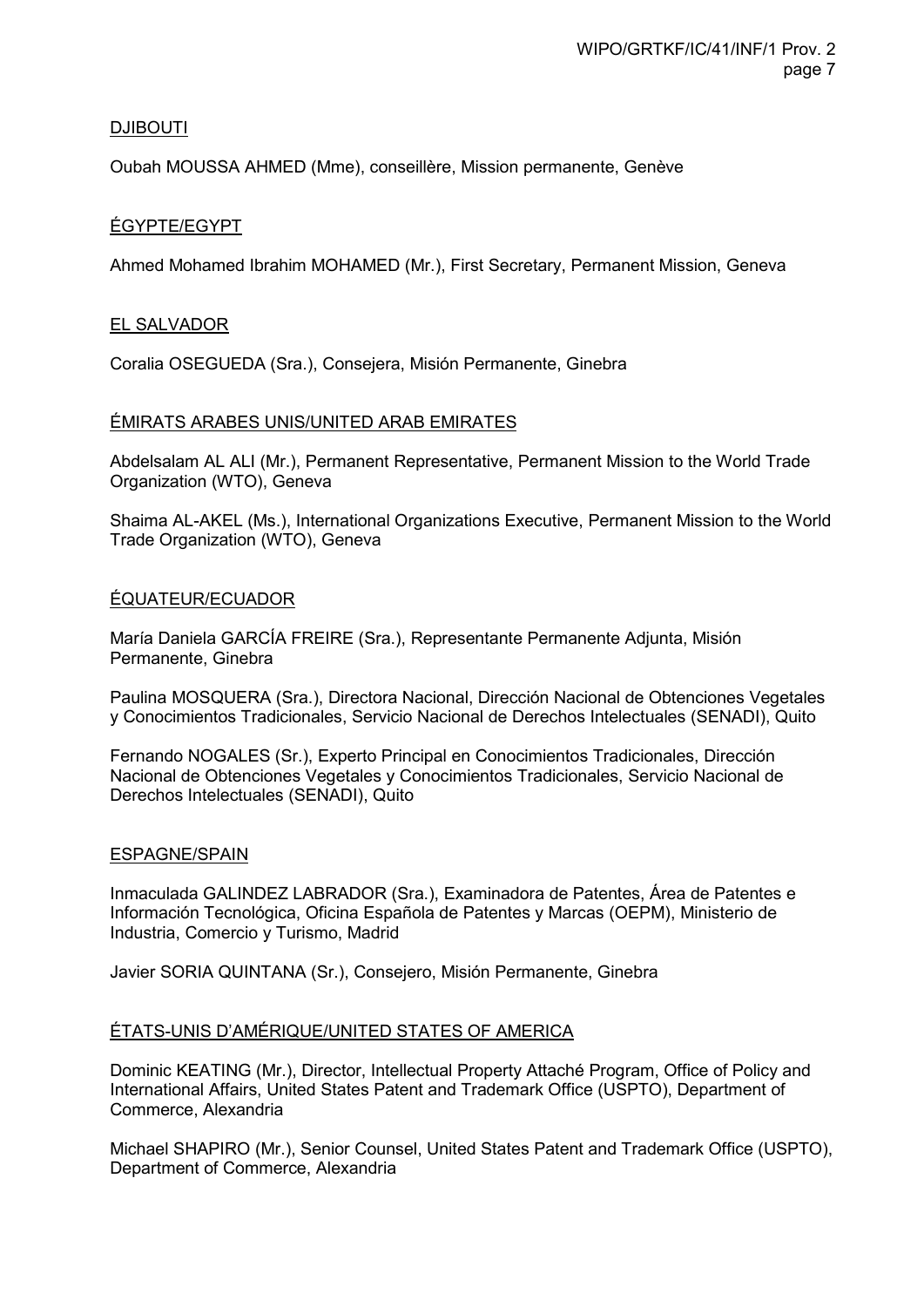Ioana DIFIORE (Ms.), Senior Advisor, Department of State, Washington D.C.

Aurelia SCHULTZ (Ms.), Counsel, Policy and International Affairs, Copyright Office, Washington D.C.

Paolo TREVISAN (Mr.), Patent attorney, United States Patent and Trademark Office (USPTO), Department of Commerce, Alexandria

Marina LAMM (Ms.), IP Attaché, Permanent Mission, Geneva

Yasmine FULENA (Ms.), IP Advisor, Permanent Mission, Geneva

#### ÉTHIOPIE/ETHIOPIA

Tadesse WORKU (Mr.), Director, Intellectual Property Asset Development Directorate, Ethiopian Intellectual Property Office (EIPO), Addis Ababa

#### FÉDÉRATION DE RUSSIE/RUSSIAN FEDERATION

Evgeniia KOROBENKOVA (Ms.), Senior Specialist, International Cooperation Department, Federal Service for Intellectual Property (ROSPATENT), Moscow

Larisa SIMONOVA (Ms.), Researcher, International Cooperation Department, Federal Service for Intellectual Property (ROSPATENT), Moscow

Vadim SERGEEV (Mr.), Senior Counselor, Permanent Mission, Geneva

#### FINLANDE/FINLAND

Jukka LIEDES (Mr.), Special Adviser to the Government, Helsinki

Anna VUOPALA (Ms.), Senior Ministerial Adviser, Copyright, Ministry of Education and Culture, Helsinki

Stiina LÖYTÖMÄKI (Ms.), Expert, Ministry of Economic Affairs and Employment, Helsinki

Vilma PELTONEN (Ms.), First Secretary, Permanent Mission, Geneva

#### FRANCE

Elodie DURBIZE (Mme), responsable, Pôle affaires internationales, Institut national de la propriété industrielle (INPI), Courbevoie

Carole BREMEERSCH (Mme), chargée de missions juridiques et internationales, Pôle international, Institut national de la propriété industrielle (INPI), Courbevoie

Amélie GONTIER (Mme), juriste, Bureau de la propriété intellectuelle, Ministère de la culture, Paris

Josette HERESON (Mme), conseillère politique, Mission permanente, Genève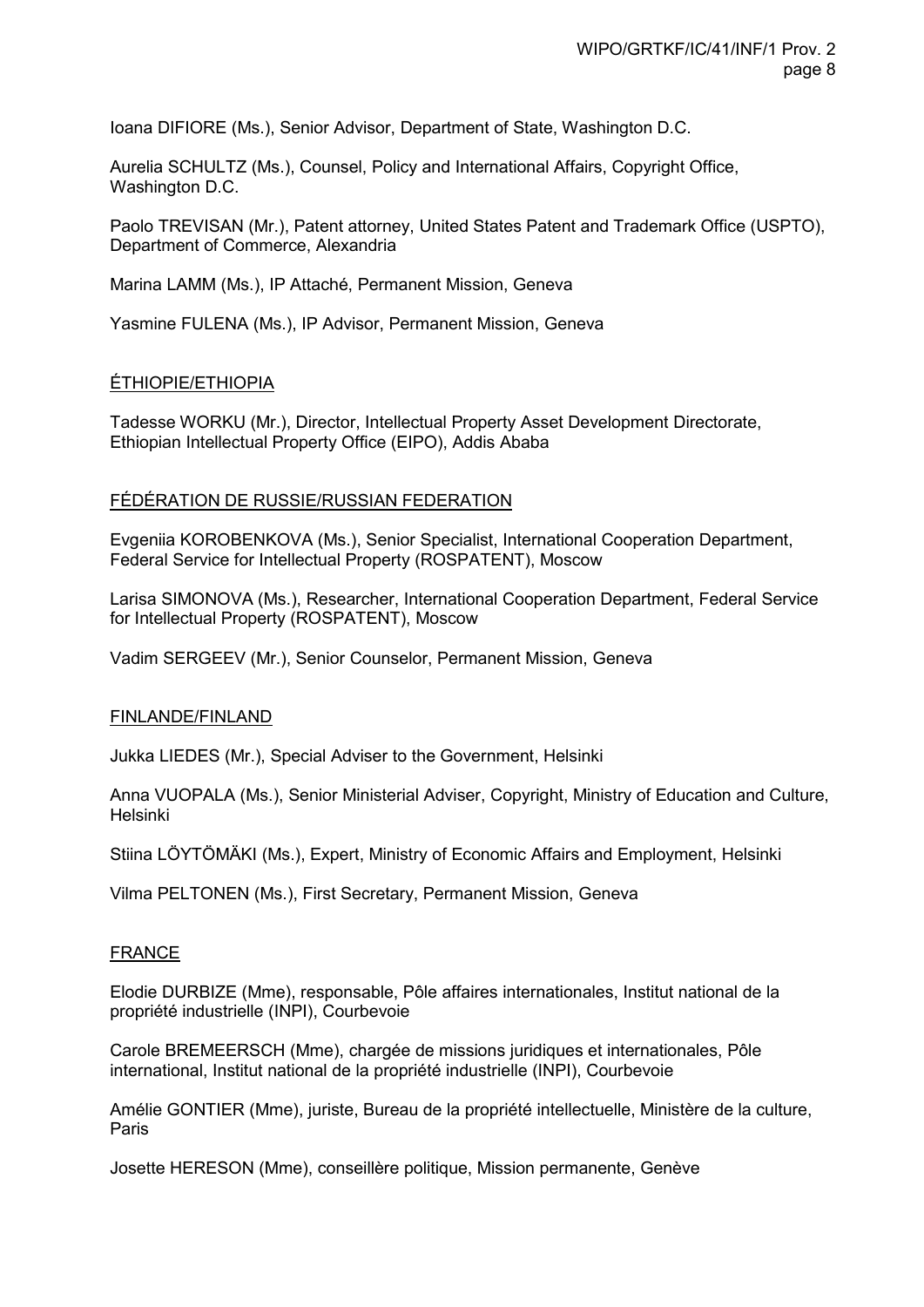## GABON

Edwige KOUMBY MISSAMBO (Mme), première conseillère, Mission permanente, Genève

## GÉORGIE/GEORGIA

Ketevan KILADZE (Ms.), Intellectual Property Adviser, Permanent Mission, Geneva

## GHANA

Cynthia ATTUQUAYEFIO (Ms.), Minister Counsellor, Permanent Mission, Geneva

Nana Adjoa ASANTE (Ms.), Director, National Folklore Board, Accra

Paul KURUK (Mr.), Professor, Ministry of Trade and Industry, Accra

## GRÈCE/GREECE

Evangelia VAGENA (Ms.), Director, Hellenic Copyright Organization (HCO), Ministry of Culture, Athens

Anna PERDIKARIS (Ms.), Member, Legal Department, Hellenic Copyright Office (HCO), Athens

Leonidas HARITOS (Mr.), First Counsellor, Permanent Mission, Geneva

## GUATEMALA

Flor de María GARCÍA DÍAZ (Sra.), Consejera, Misión Permanente ante la Organización Mundial del Comercio (OMC), Ginebra

## HONGRIE/HUNGARY

Peter MUNKACSI (Mr.), Senior Adviser, Department for Competition, Intellectual Property, Ministry of Justice, Budapest

Kinga UDVARDY-MARTON (Ms.), Legal Advisor, Industrial Property Law Section, Hungarian Intellectual Property Office, Budapest

## INDE/INDIA

Karan THAPAR (Mr.), Deputy Secretary, Department for Promotion of Industry and Internal Trade, Ministry of Commerce and Industry, New Delhi

Rekha VIJAYAM (Ms.), Deputy Controller, Department of Patents and Designs, Department for Promotion of Industry and Internal Trade, Ministry of Commerce and Industry, New Delhi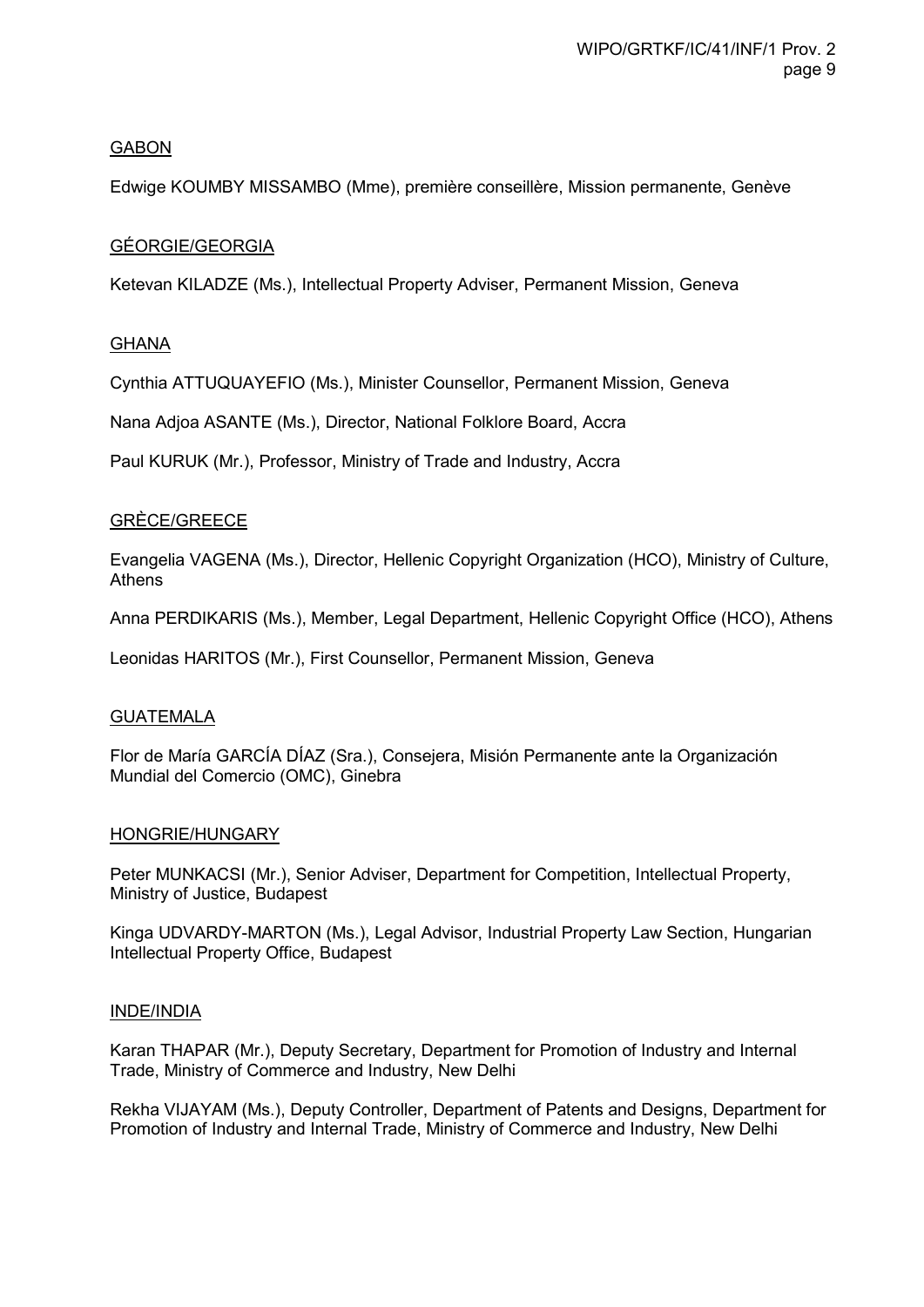Kalyan REVELLA (Mr.), Deputy Secretary, Office of Controller General of Patents, Designs and Trademarks, Department for Promotion of Industry and Internal Trade, Ministry of Commerce and Industry, Mumbai

Sharana GOUDA (Mr.), Expert, Department for Promotion of Industry and Internal Trade, Ministry of Commerce and Industry, New Delhi

Garima PAUL (Ms.), First Secretary, Permanent Mission, Geneva

## INDONÉSIE/INDONESIA

Grata WERDANINGTYAS (Ms.), Ambassador, Deputy Permanent Representative, Permanent Mission, Geneva

Indra ROSANDRY (Mr.), Minister Counsellor, Permanent Mission, Geneva

Rudjimin RUDJIMIN (Mr.), Deputy Director, Trade Disputes and IP Division, Directorate of Trade, Commodities and Intellectual Property, Ministry of Foreign Affairs, Jakarta

Fajar Sulaeman TAMAN (Mr.), Head, International Cooperation Division, Directorate General of Intellectual Property, Ministry of Law and Human Rights Affairs, Jakarta

Irni YUSLIANTI (Ms.), Head, International Organization Cooperation Section, Directorate General of Intellectual Property, Ministry of Law and Human Rights Affairs, Jakarta

Reyhan Savero PRADIETYA (Mr.), Intellectual Property and Trade Disputes Officer, Directorate of Trade, Commodities and Intellectual Property, Ministry of Foreign Affairs, Jakarta

Erry Wahyu PRASETYO (Mr.), Intellectual Property and Trade Disputes Officer, Directorate of Trade, Commodities and Intellectual Property, Ministry of Foreign Affairs, Jakarta

Ditya NURDIANTO (Mr.), Counsellor, Permanent Mission, Geneva

## IRAN (RÉPUBLIQUE ISLAMIQUE D')/IRAN (ISLAMIC REPUBLIC OF)

Ali NASIMFAR (Mr.), Deputy Director General, Legal Department, Ministry of Foreign Affairs, **Tehran** 

Bahareh GHANOON (Ms.), Legal Officer, Legal Department, Ministry of Foreign Affairs, Tehran

Bahram HEIDARI (Mr.), Counsellor, Permanent Mission, Geneva

## IRAQ

Suha Abdulkareem Zamil GHARRAWI (Ms.), Second Secretary, Permanent Mission, Geneva

#### IRLANDE/IRELAND

Damien BYRNE (Mr.), Attaché, Permanent Mission, Geneva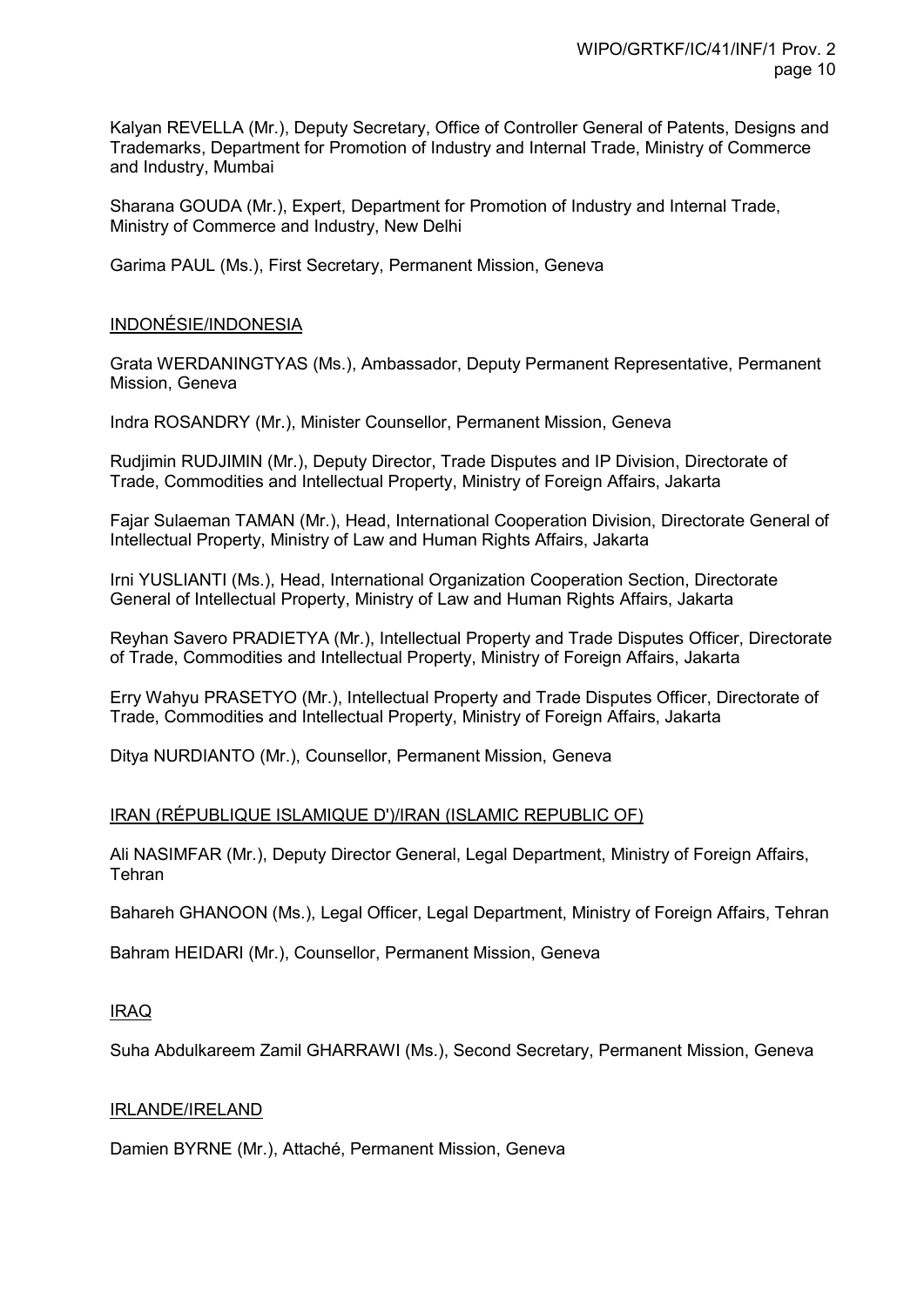## ISRAËL/ISRAEL

Cygalit BENVENESTE COHEN (Ms.), Delegate, Israel Patent Office, Ministry of Justice, Jerusalem

Nitzan ARNY (Mr.), Counselor, Permanent Mission, Geneva

Tamara SZNAIDLEDER (Ms.), Adviser, Permanent Mission, Geneva

## ITALIE/ITALY

Loredana GUGLIELMETTI (Ms.), Head, Patent Division, Ministry of Economic Development-Italian Patent and Trademark Office, Rome

Ivana PUGLIESE (Ms.), Senior Patent Examiner, Patent Division, Ministry of Economic Development- Italian Patent and Trademark Office, Rome

Vittorio RAGONESI (Mr.), Expert, Department of Copyright, Ministry of Culture, Rome

## JAMAÏQUE/JAMAICA

Cheryl SPENCER (Ms.), Ambassador, Permanent Representative, Permanent Mission, Geneva

Lilyclaire BELLAMY (Ms.), Executive Director, Jamaica Intellectual Property Office (JIPO), Kingston

Rashaun WATSON (Mr.), First Secretary, Permanent Mission, Geneva

## JAPON/JAPAN

Kazuhide FUJITA (Mr.), Director, International Intellectual Property Policy Planning, Japan Patent Office (JPO), Ministry of Economy, Trade and Industry (METI), Tokyo

Masataka SAITO (Mr.), Deputy Director, Japan Patent Office (JPO), Ministry of Economy, Trade and Industry (METI), Tokyo

Takafumi SUZUKI (Mr.), Deputy Director, Intellectual Property Affairs Division, Ministry of Foreign Affairs, Tokyo

Kubota SHINICHIRO (Mr.), Assistant Director, Japan Patent Office (JPO), Ministry of Economy, Trade and Industry (METI), Tokyo

Yuko HARUNA (Ms.), Researcher, Intellectual Property Affairs Division, Ministry of Foreign Affairs, Tokyo

Kosuke TERASAKA (Mr.), First Secretary, Permanent Mission, Geneva

Hiroki UEJIMA (Mr.), First Secretary, Permanent Mission, Geneva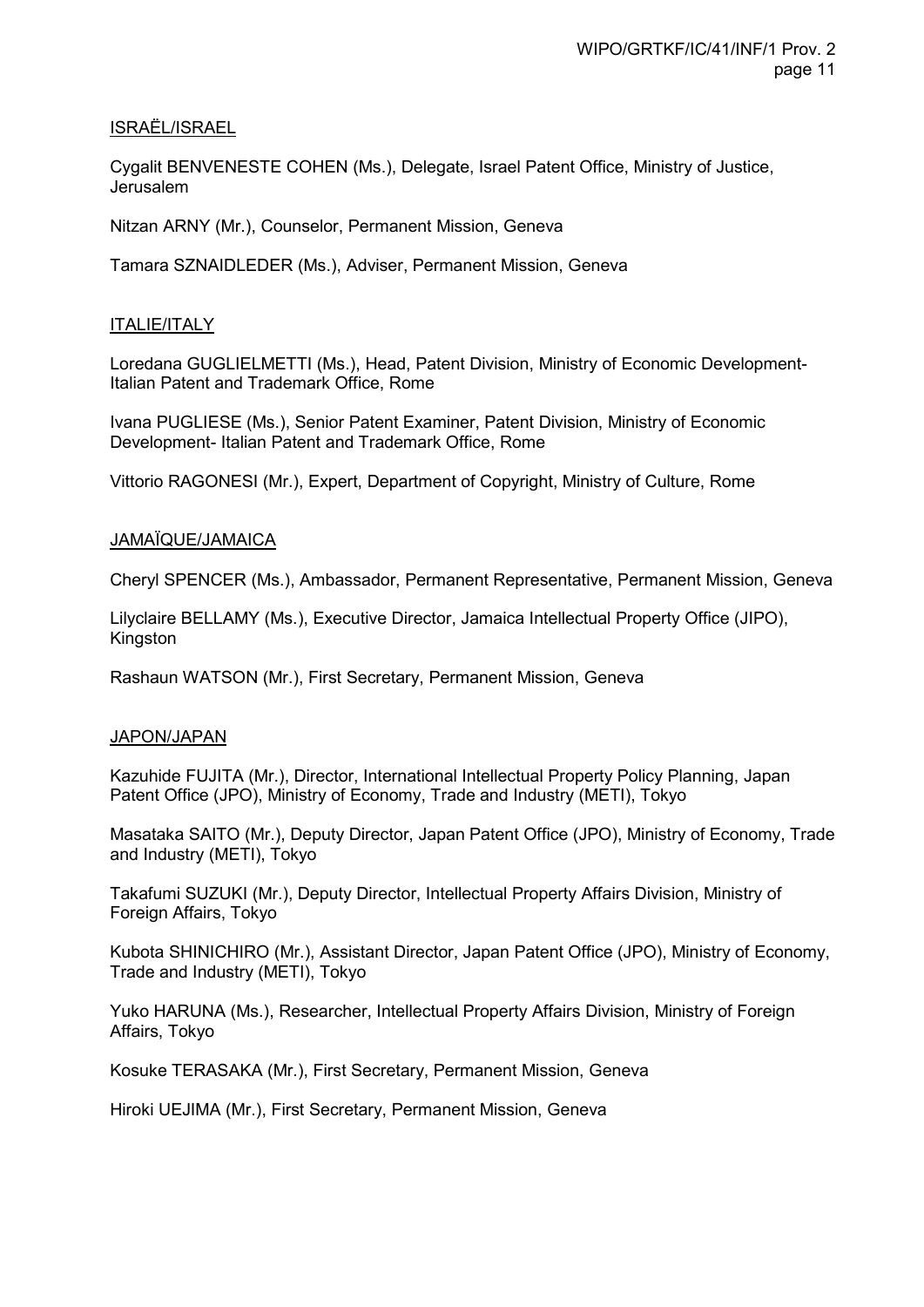## KENYA

Dennis MUHAMBE (Mr.), Counselor, Permanent Mission, Geneva

## KOWEÏT/KUWAIT

Abdulaziz TAQI (Mr.), Commercial Attaché, Permanent Mission, Geneva

## LESOTHO

Mmari Benjamine MOKOMA (Mr.), Counsellor, Permanent Mission, Geneva

#### LIBAN/LEBANON

Sara NASR (Ms.), Second Secretary, Permanent Mission, Geneva

#### LITUANIE/LITHUANIA

Dovile TEBELSKYTE (Ms.), Head, Legal and International Affairs Division, State Patent Bureau of the Republic of Lithuania, Vilnius

Rasa SVETIKAITE (Ms.), Justice and IP Attaché, Permanent Mission, Geneva

## MACÉDOINE DU NORD/NORTH MACEDONIA

Kristina GJURCHINOVSKA (Ms.), Adviser, General Department, State Office of Industrial Property (SOIP), Skopje

#### MADAGASCAR

Hanta Niriana RAHARIVELO (Mme), chef, Service des brevets, dessins et/ou modèles, Office malgache de la propriété industrielle (OMAPI), Antananarivo

Solofonantoanina RAVALIARIJAONA (M.), responsable des affaires juridique, Office malgache de la propriété industrielle (OMAPI), Antananarivo

#### MALAISIE/MALAYSIA

Dhiya Durani ZULKEFLEY (Ms.), Assistant Director, Policy and International Affairs Division, Intellectual Property Corporation of Malaysia (MyIPO), Ministry of Domestic Trade and Consumer Affairs, Kuala Lumpur

Nur Azureen MOHD PISTA (Ms.), First Secretary, Permanent Mission, Geneva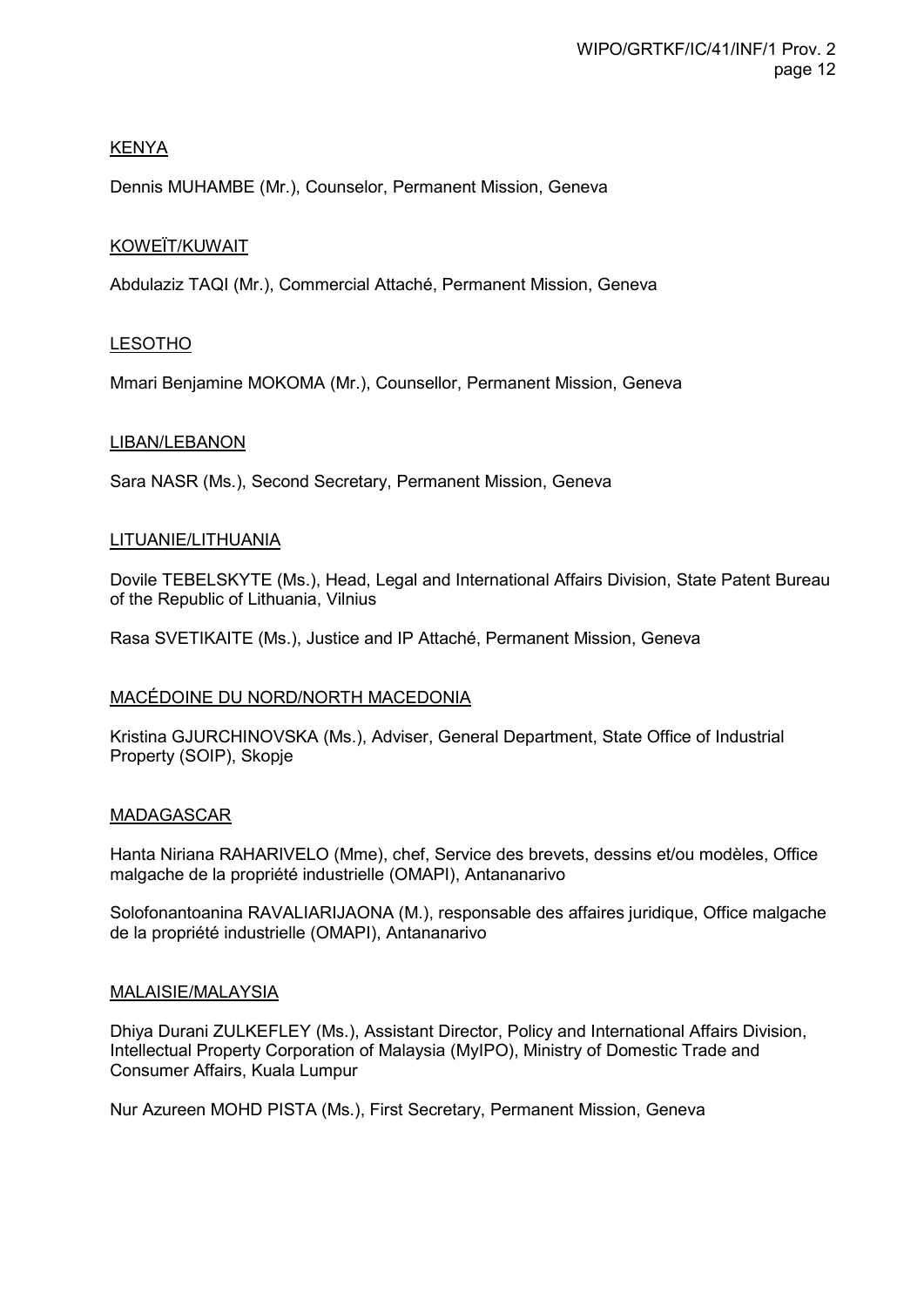## MALTE/MALTA

Nicoleta CROITORU-BANTEA (Ms.), Political Officer, Permanent Mission, Geneva

#### MAROC/MOROCCO

Dalal MHAMDI ALAOUI (Mme), directrice par intérim, Bureau marocain du droit d'auteur (BMDA), Rabat

Mouna BENDAOUD (Mme), ingénieur, Coopération internationale, Office marocain de la propriété industrielle et commerciale (OMPIC), Casablanca

#### MAURITANIE/MAURITANIA

Mohamed El Habib BAL (M.), ambassadeur, Représentant permanent, Mission permanente, Genève

#### MEXIQUE/MEXICO

Diana HEREDIA GARCÍA (Sra.), Directora Divisional, Relaciones Internacionales, Dirección Divisional de Relaciones Internacionales, Instituto Mexicano de la Propiedad Industrial (IMPI), Ciudad de México

Marco Antonio MORALES MONRES (Sr.), Encargado de Despacho, Instituto Nacional del Derecho de Autor (INDAUTOR), Secretaria de Cultura, Ciudad de México

Emelia HERNÁNDEZ PRIEGO (Sra.), Subdirectora Divisional, Examen de Fondo de Patentes, Dirección Divisional de Patentes, Instituto Mexicano de la Propiedad Industrial (IMPI), Ciudad de México

Eunice HERRERA CUADRA (Sra.), Subdirectora Divisional, Negociaciones y Legislación Internacional, Dirección Divisional de Relaciones Internacionales, Instituto Mexicano de la Propiedad Industrial (IMPI), Ciudad de México

Patricia WONG DE LA MORA (Sra.), Supervisora Analista, Coordinación Departamental, Examen de Fondo de Patentes, Área Biotecnológica, Dirección Divisional de Patentes, Instituto Mexicano de la Propiedad Industrial (IMPI), Ciudad de México

Maria Gabriela CABRERA VALLADARES (Sra.), Coordinadora Departamental, Examen de Fondo de Patentes, Área Biotecnológica, Dirección Divisional de Patentes, Instituto Mexicano de la Propiedad Industrial (IMPI), Ciudad de México

José de Jesús HERNÁNDEZ ESTRADA (Sr.), Especialista en Propiedad Industrial, Dirección Divisional de Relaciones Internacionales, Instituto Mexicano de la Propiedad Industrial (IMPI), Ciudad de México

María del Pilar ESCOBAR BAUTISTA (Sra.), Consejera, Misión Permanente, Ginebra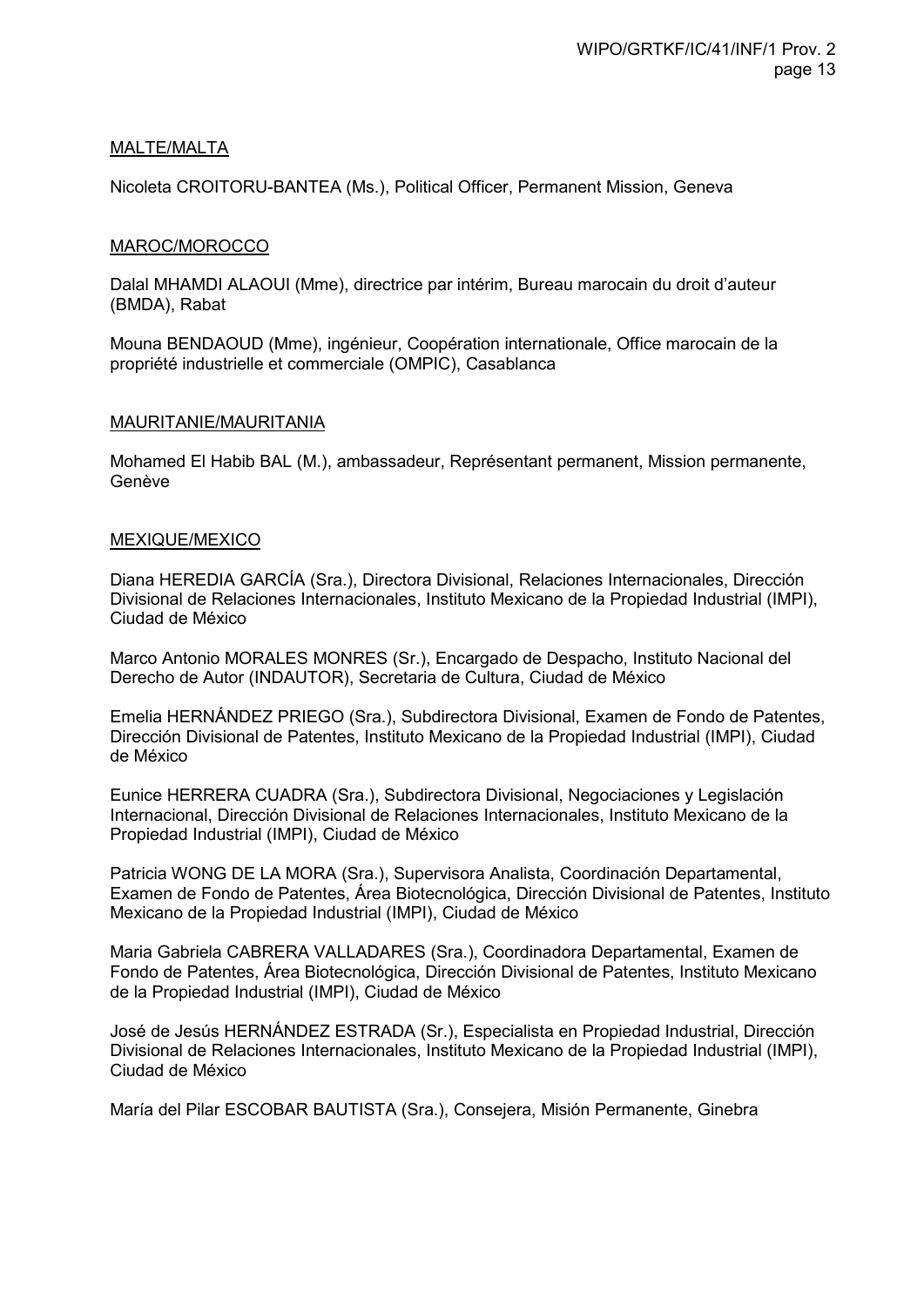#### MONGOLIE/MONGOLIA

Purevsuren LUNDEG (Mr.), Ambassador, Permanent Representative, Permanent Mission, Geneva

Angar OYUN (Ms.), Counsellor, Permanent Mission, Geneva

## NÉPAL/NEPAL

Amar RAI (Mr.), Second Secretary, Permanent Mission, Geneva

#### NICARAGUA

María Fernanda GUTIÉRREZ GAITÁN (Sra.), Consejera, Misión Permanente, Ginebra

#### NIGER

Amadou TANKOANO (M.), professeur, Faculté des sciences juridiques et politiques, Ministère de l'industrie, Niamey

Lasse DIDIER SEWA (M.), conseiller, Mission permanente, Genève

## NIGÉRIA/NIGERIA

John ASEIN (Mr.), Director General, Nigerian Copyright Commission (NCC), Federal Ministry of Information and Culture, Abuja

Michael AKPAN (Mr.), Director, Nigerian Copyright Academy, Nigerian Copyright Commission (NCC), Federal Ministry of Information and Culture, Abuja

Chidi OGUAMANAM (Mr.), Professor of Law, Faculty of Law, University of Ottawa, Ottawa

Chichi UMESI (Ms.), Senior Counsellor, Permanent Mission, Geneva

Akindeji AREMU (Mr.), First Secretary, Permanent Mission, Geneva

## NOUVELLE-ZÉLANDE/NEW ZEALAND

Warren HASSETT (Mr.), Senior Policy Advisor, Corporate Governance and Intellectual Property Policy, Ministry of Business, innovation and Employment, Wellington

#### OMAN

Badriya AL RAHBI (Ms.), Head, Section of Trademarks and Geographical Indications, National Office of Intellectual Property, Ministry of Commerce and Industry and Investment Promotion, Muscat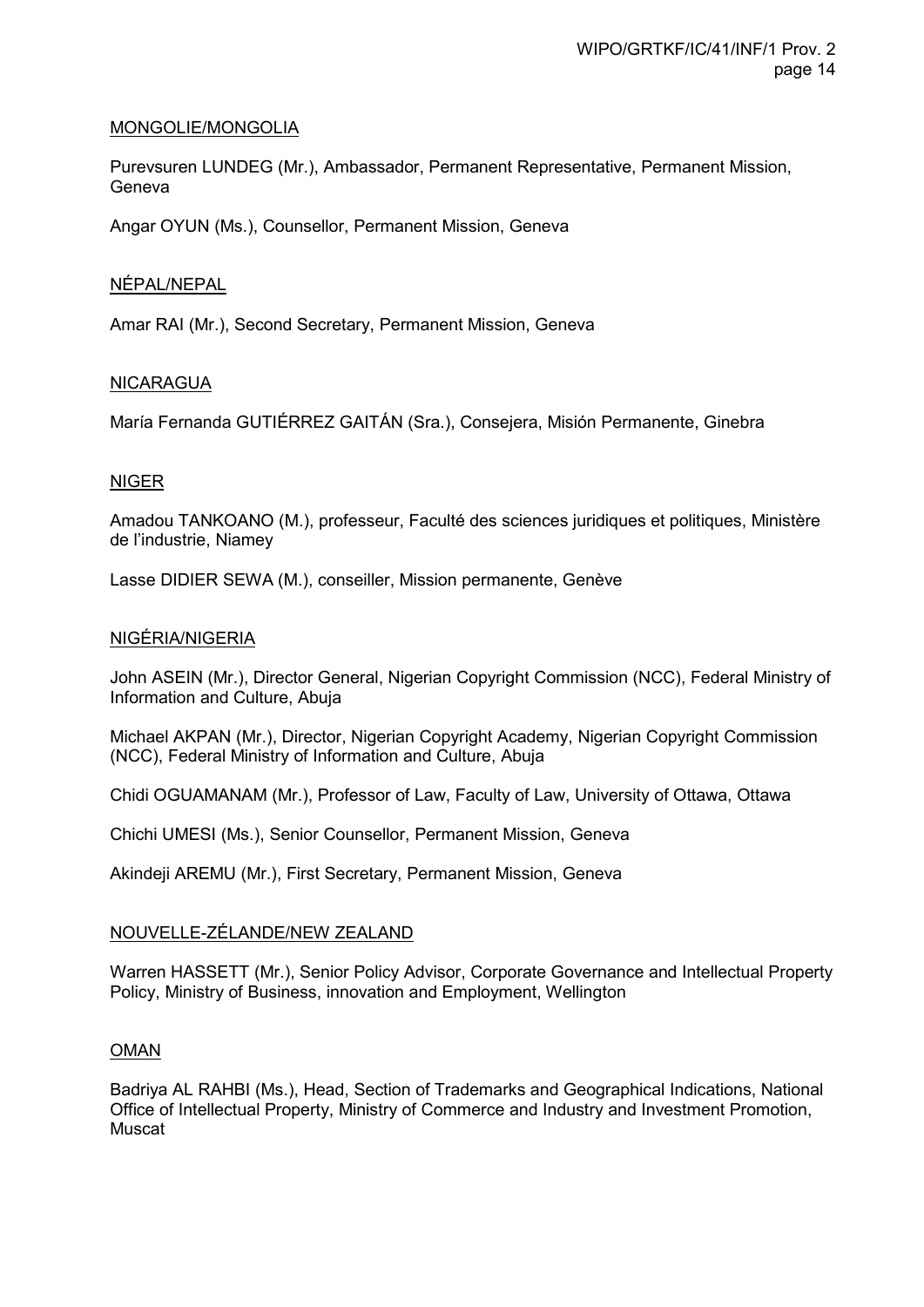#### OUGANDA/UGANDA

Kafunjo TWINOMUJUNI (Mr.), Traditional Knowledge Coordinator, Uganda Registration Services Bureau (URSB), Ministry of Justice and Constitutional Affairs, Kampala

Ivan MUGARURA (Mr.), Assistant Registration Officer, Traditional Knowledge Unit, Uganda Registration Services Bureau (URSB), Kampala

Allan Mugarura NDAGIJE (Mr.), Third Secretary, Permanent Mission, Geneva

## OUZBÉKISTAN/UZBEKISTAN

Sanjar NORQUVATOV (Mr.), Head, Department for the Protection of Copyright and Related Rights, Intellectual Property Agency, Ministry of Justice of the Republic of Uzbekistan, Tashkent

#### PAKISTAN

Muhammad ISMAIL (Mr.), Director, Intellectual Property Organization of Pakistan (IPO-Pakistan), Ministry of Commerce, Islamabad

Muhammad Salman CHAUDHARY (Mr.), Second Secretary, Permanent Mission, Geneva

#### **PANAMA**

Aureliano ITUCAMA (Sr.), Examinador de Propiedad Industrial, Departamento de Derechos Colectivos y Expresiones Folklóricas, Ministerio de Comercio e Industrias, Panamá

Johana MÉNDEZ (Sra.), Segunda Secretaria, Misión Permanente ante la Organización Mundial del Comercio (OMC), Ginebra

#### PARAGUAY

Walter Jose CHAMORRO MILTOS (Sr.), Segundo Secretario, Misión Permanente, Ginebra

#### PAYS-BAS/NETHERLANDS

Saskia JURNA (Ms.), Senior Policy Officer, Intellectual Property Department, Economic Affairs and Climate Policy, Den Haag

#### PÉROU/PERU

Cristóbal MELGAR (Sr.), Ministro Consejero, Misión Permanente, Ginebra

Andrés VALLADOLID CAVERO (Sr.), Presidente, Comisión Nacional Contra la Biopiratería (CNB), Lima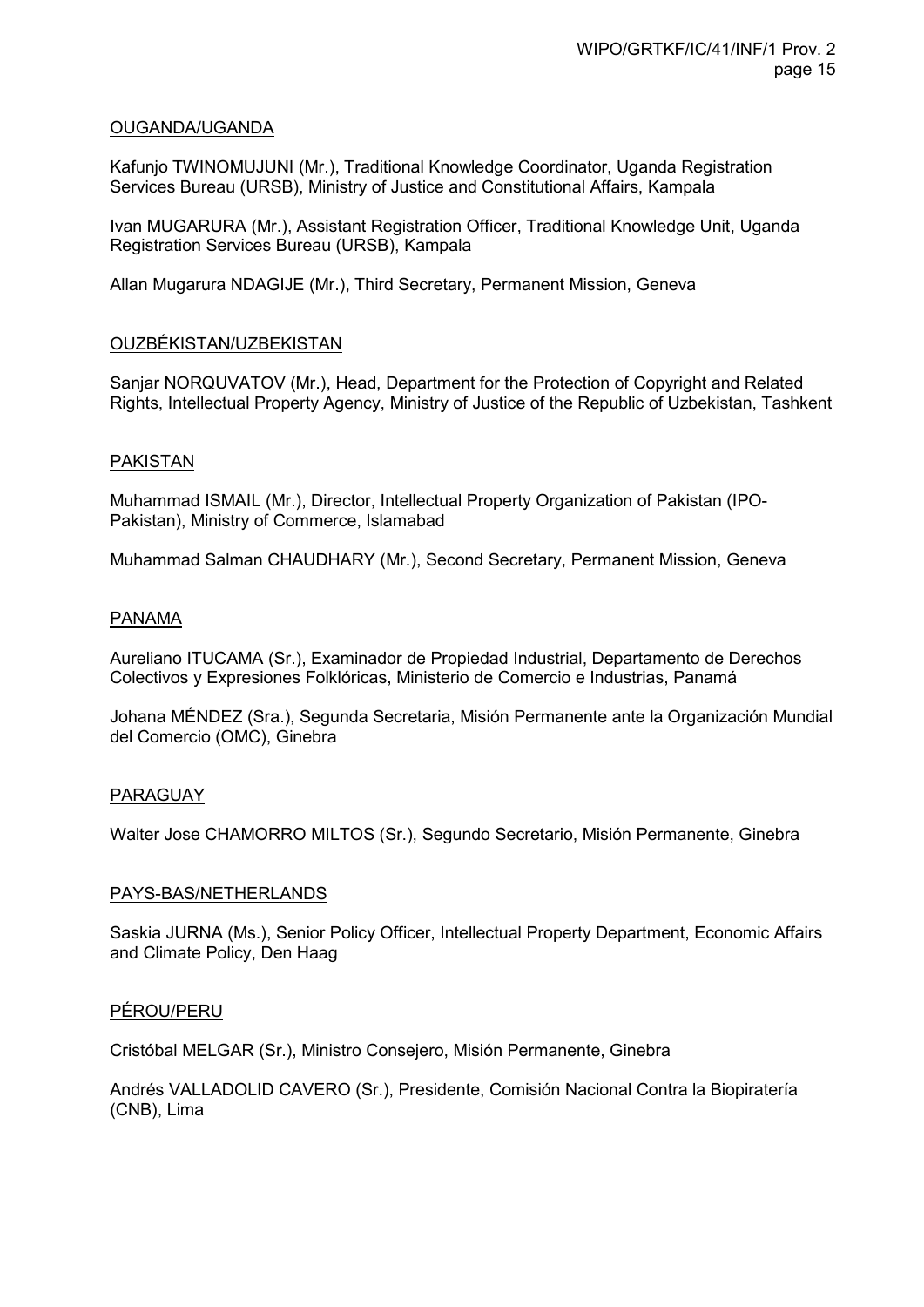Liliana del Pilar PALOMINO DELGADO (Sra.), Subdirectora, Dirección de Invenciones y Nuevas Tecnologías, Instituto Nacional de Defensa de la Competencia y de la Protección de la Propiedad Intelectual (INDECOPI), Lima

Rubén Isaías TRAJTMAN KIZNER (Sr.), Subdirector, Dirección de Derecho de Autor, Instituto Nacional de Defensa de la Competencia y de la Protección de la Propiedad Intelectual (INDECOPI), Presidencia del Consejo de Ministros (PCM), Lima

Sara Karla QUINTEROS MALPARTIDA (Sra.), Coordinadora, Conocimientos Colectivos y Variedades Vegetales, Dirección de Invenciones y Nuevas Tecnologías, Instituto Nacional de Defensa de la Competencia y de la Protección de la Propiedad Intelectual (INDECOPI), Lima

Alison Anabella URQUIZO OLAZABAL (Sra.), Segunda Secretaria, Misión Permanente, **Ginebra** 

#### PHILIPPINES

Felipe CARIÑO (Mr.), Minister, Permanent Mission, Geneva

Maria Katrina RIVERA (Ms.), Attorney, Policy Research and International Affairs Division, Intellectual Property Office of the Philippines (IPOPHL), Makati City

Kristinne Dianne VILORIA (Ms.), Senior Technical Consultant, Policy Research and International Affairs Division, Intellectual Property Office of the Philippines (IPOPHL), Calamba

#### POLOGNE/POLAND

Malgorzata KOZLOWSKA (Ms.), Coordinator, Internal Projects, Patent Office of the Republic of Poland, Wawsaw

Agnieszka HARDEJ-JANUSZEK (Ms.), Counselor, Permanent Mission, Geneva

#### PORTUGAL

Francisco SARAIVA (Mr.), Minister Counsellor, Permanent Mission, Geneva

Gonçalo MOTTA (Mr.), Head, International Economic Organizations Division, Ministry of Foreign Affairs, Lisbon

Madalena RIBEIRINHO CURVEIRA (Ms.), Trade Attaché, Permanent Mission, Geneva

Madalena CURVEIRA (Ms.), Attaché, Permanent Mission, Geneva

## RÉPUBLIQUE ARABE SYRIENNE/SYRIAN ARAB REPUBLIC

Basema ALNABKI (Ms.), Manager, Copyright Directorate, Ministry of Culture, Damascus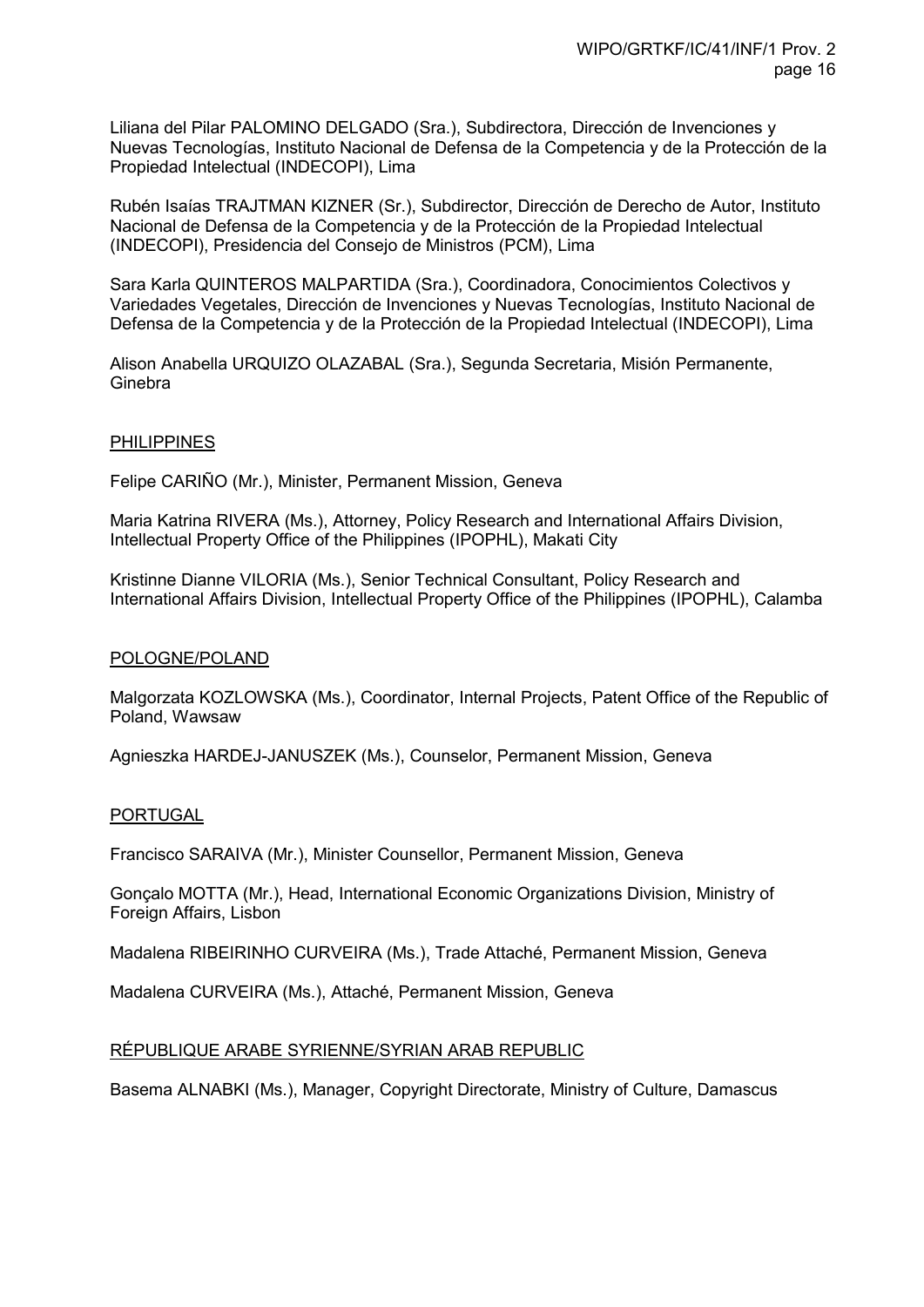#### RÉPUBLIQUE DE CORÉE/REPUBLIC OF KOREA

JUNG Dae Soon (Mr.), Director, Trade and Cooperation Division, Korean Intellectual Property Office (KIPO), Daejeon

HUH Won Seok (Mr.), Deputy Director, Trade and Cooperation Division, Korean Intellectual Property Office (KIPO), Daejeon

KIM Jaenam (Mr.), Judge, Seoul Southern District Court, Seoul

PARK Chan-Ho (Mr.), Team Manager, Genetic Resources Information Center, Ministry of Environment, Seoul

KIM Yoon Jung (Ms.), Research Specialist, Genetic Resources Information Center, Ministry of Environment, National Institute of Biological Resources, Incheon

YOO Jinhee (Ms.), Editor, Genetic Resources Information Center, Ministry of Environment, National Institute of Biological Resources, Incheon

PARK Siyoung (Mr.), Counsellor, Permanent Mission, Geneva

#### RÉPUBLIQUE POPULAIRE DÉMOCRATIQUE DE CORÉE/DEMOCRATIC PEOPLE'S REPUBLIC OF KOREA

JONG Myong Hak (Mr.), Counsellor, Permanent Mission, Geneva

#### RÉPUBLIQUE TCHÈQUE/CZECH REPUBLIC

Lucie ZAMYKALOVA (Ms.), Head, International Affairs, International and Legal Affairs Department, Industrial Property Office, Prague

Petr FIALA (Mr.), Third Secretary, Permanent Mission, Geneva

#### ROUMANIE/ROMANIA

Cătălin NIȚU (Mr.), Director, Legal Department, State Office for Inventions and Trademarks (OSIM), Bucharest

#### ROYAUME-UNI/UNITED KINGDOM

NEIL COLLETT (Mr.), Head, International and Trade Copyright, Copyright and IP Enforcement Directorate, Intellectual Property Office (IPO), Newport

Beverly PERRY (Ms.), Senior Policy Advisor, International Policy Directorate, Intellectual Property Office (IPO), Newport

Jan WALTER (Mr.), Senior IP Adviser, Permanent Mission, Geneva

Nancy PIGNATARO (Ms.), IP Attaché, Permanent Mission, Geneva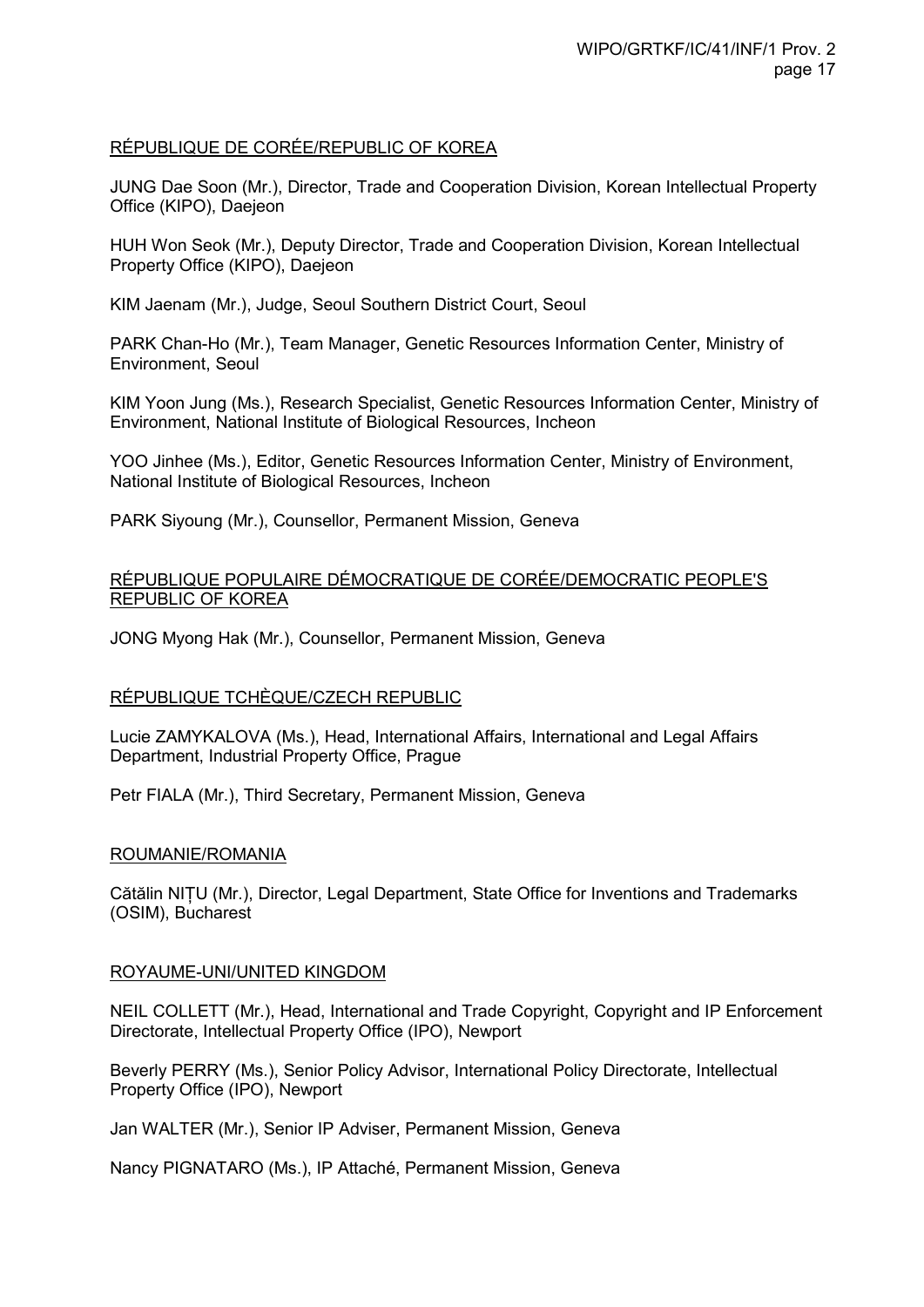#### SINGAPOUR/SINGAPORE

Kathleen PEH (Ms.), Senior Executive, International Engagement Department, Intellectual Property Office of Singapore (IPOS), Singapore

Benjamin TAN (Mr.), Counsellor, Permanent Mission, Geneva

#### SLOVAQUIE/SLOVAKIA

Jakub SLOVÁK (Mr.), Legal Adviser, Copyright Unit, Department of Creative Industry, Ministry of Culture, Bratislava

Miroslav GUTTEN (Mr.), Second Secretary, Permanent Mission, Geneva

#### SLOVÉNIE/SLOVENIA

Vitka ORLIČ ZRNEC (Ms.), Patent Examiner, Patent Department, Slovenian Intellectual Property Office (SIPO), Ministry of Economic Development and Technology, Ljubljana

Barbara REŽUN (Ms.), Attaché, Permanent Mission, Geneva

#### SOUDAN/SUDAN

Sahar GASMELSEED (Ms.), Third Secretary, Permanent Mission, Geneva

#### SRI LANKA

Rajmi MANATUNGA (Ms.), First Secretary, Permanent Mission, Geneva

#### SUÈDE/SWEDEN

Johan AXHAMN (Mr.), Special Government Adviser, Division for Intellectual Property and Transport Law, Ministry of Justice, Stockholm

#### SUISSE/SWITZERLAND

Martin GIRSBERGER (M.), chef, Développement durable et coopération internationale, Division droit et affaires internationales, Institut fédéral de la propriété intellectuelle (IPI), Berne

Marco D'ALESSANDRO (M.), conseiller juridique, Division droit et affaires internationales, Institut fédéral de la propriété intellectuelle (IPI), Berne

Christoph SPENNEMANN (M.), conseiller, Mission permanente, Genève

Reynald VEILLARD (M.), conseiller, Mission permanente, Genève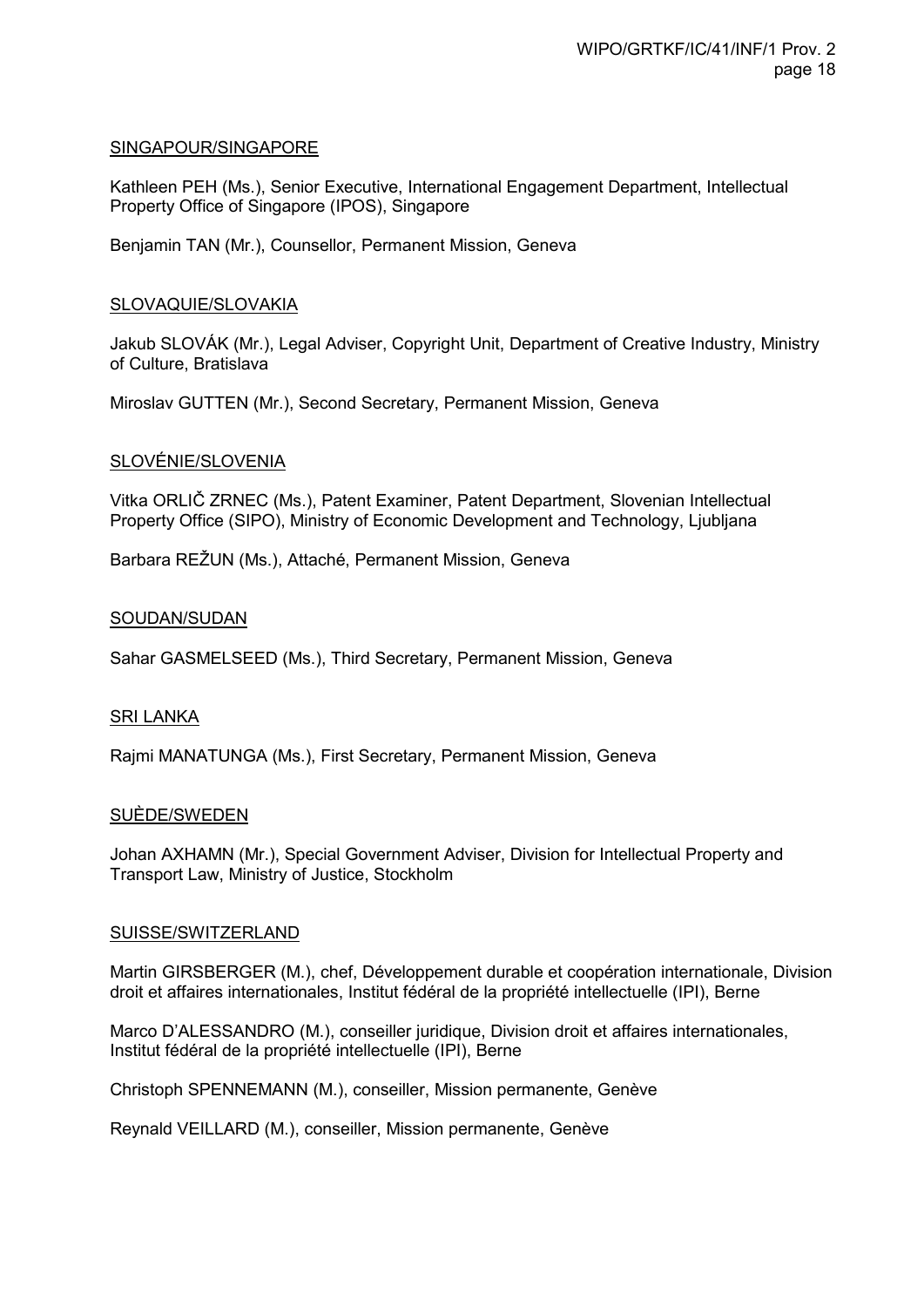#### THAÏLANDE/THAILAND

Nat THARNPANICH (Mr.), Minister Counsellor, Permanent Mission to the World Trade Organization (WTO), Geneva

Malai VEERAPONG (Mr.), Director General, Office of SMEs Promotion (OSMEP), Office of the Prime Minister, Bangkok

Krithpaka BOONFUENG (Ms.), Deputy Executive Director, National Innovation Agency, Thailand, Ministry of Higher Education, Science, Research and Innovation, Bangkok

Pornpinee BOONBUNDAL (Ms.), Director, Sericulture Conservation and Standard Conformity Assessment Bureau, The Queen Sirikit Department of Sericulture, Ministry of Agriculture and Cooperatives, Bangkok

Nunthasak CHOTICHANADECHAWONG (Mr.), Director of Division, Thai Traditional and Indigenous Medicine, Thai Traditional and Alternative Medicine, Ministry of Public Health, **Nonthaburi** 

Bonggotmas HONGTHONG (Ms.), Head, Multilateral Affairs Section, Department of Intellectual Property (DIP), Minister of Commerce, Nonthaburi

Thammajit THITIMONTRE (Ms.), First Secretary, Department of International Economic Affairs, Ministry of Foreign Affairs of Thailand, Bangkok

Jaya PATRACHAI (Mr.), Counsellor, Department of International Economic Affairs, Ministry of Foreign Affairs, Bangkok

Pittara NAVARAT (Ms.), Counsellor, Department of Treaties and Legal Affairs, Ministry of Foreign Affairs, Bangkok

Vichapong BAWORNKITRUNGROJ (Mr.), Legal Counselor, Commercial and Industrial Law Division, Prime Minister's Office, Bangkok

Yenpat KHAMDAENGYODTAI (Ms.), Thai Traditional Medical Doctor, Department of Thai Traditional and Alternative Medicine, Ministry of Public Health, Nonthaburi

Naviya JARUPONGSA (Ms.), Legal Officer, Practitioner Level, Department of Intellectual Property (DIP), Ministry of Commerce, Nonthaburi

Somsub KAWISARA (Ms.), Legal Officer, Ministry of Foreign Affairs, Bangkok

Jutamon ROOPNGAM (Ms.), Legal Officer, Department of Intellectual Property (DIP), Ministry of Commerce, Nonthaburi

Suchitra CHANGTRAGOON (Ms.), Forest Technical Expert, Forest Conservation Research, National Parks, Wildlife and Plant Conservation, Ministry of Natural Resource and Environment, Bangkok

Natchaya ARIYAPUWONG (Ms.), Trade Officer, Ministry of Commerce, Nonthaburi

Benjama BOONTERM (Ms.), Foreign Relations Officer, Department of Thai Traditional and Alternative Medicine, Ministry of Public Health, Nonthaburi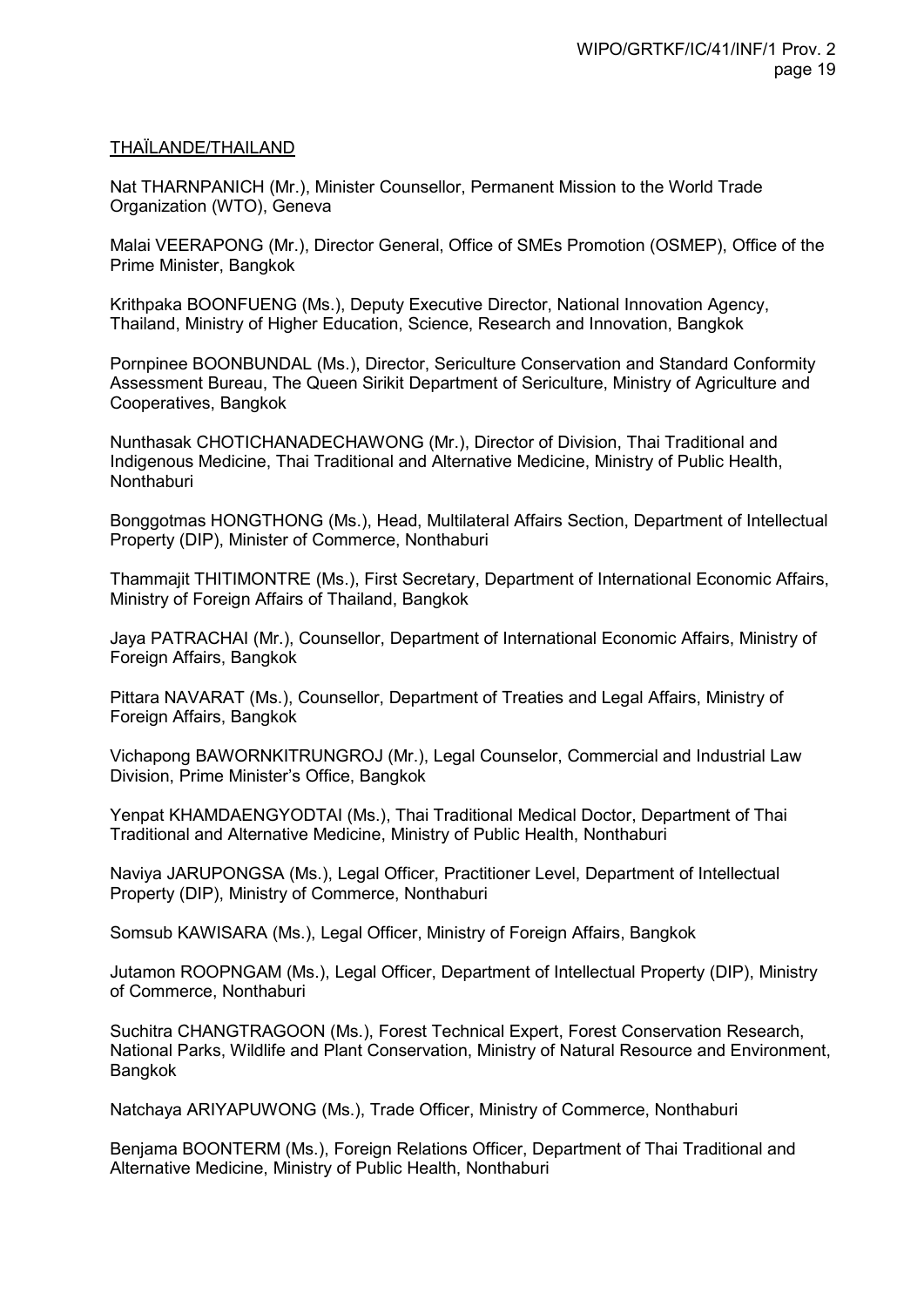Thitiya BOORANATHAWORNSOM (Ms.), Patent Examiner, Department of Intellectual Property (DIP), Ministry of Commerce, Nonthaburi

Narumol DACHANANTAWITAYA (Ms.), Patent Examiner, Department of Intellectual Property (DIP), Ministry of Commerce, Nonthaburi

WAROCHA JAMPARAT (Ms.), Working Group Member, Department of Livestock Development, Ministry of Agriculture and Co-operative, Prathumptani

Techapattaraporn BUBPHA (Ms.), Expert, National Science and Technology Development Agency, Ministry of Higher Education Science, Research and Innovation, Ptathumthani

Panuwat KAMUTTACHART (Mr.), Environmentalist, Senior Professional Level, Office of Natural Resources and Environmental Policy and Planning, Ministry of Natural Resources and Environment, Bangkok

Waraporn BURIRAK (Ms.), Environmentalist, Professional Level, Office of Natural Resources and Environmental Policy and Planning, Ministry of Natural Resources and Environment, Bangkok

Tipaporn MUNKONG (Ms.), Foreign Relations Officer, The Queen Sirikit Department of Sericulture, Ministry of Agriculture and Cooperatives, Bangkok

Suwaree NATHKRAJANG (Ms.), Industrial Products Designer, Practitioner Level, The Queen Sirikit Department of Sericulture, Ministry of Agriculture and Cooperatives, Bangkok

Amonwan PAMORNMANOP (Ms.), Supporting Officer, Department of Intellectual Property (DIP), Ministry of Commerce, Nonthaburi

Maneeya PANNOPPA (Ms.), Plan and Policy Analysis Officer, Thai Traditional and Alternative Medicine, Public Health, Nonthaburi

Athiwat PRIMSIRIKUNAWUT (Mr.), National Institute of Health Officer, Department of Medical Sciences, Ministry of Public Health, Nonthaburi

Nathamon SAENGWARACHAILAK (Ms.), Patent Examiner, Department of Intellectual Property (DIP), Ministry of Commerce, Nonthaburi

Ranee SAISALEE (Ms.), Patent Examiner, Department of Intellectual Property (DIP), Ministry of Commerce, Nonthaburi

Somawan SUKPRASERT (Ms.), Environmentalist, Professional Level, Office of Natural Resources and Environmental Policy and Planning, Ministry of Natural Resources and Environment, Bangkok

Tiwarat THALERNGKIETLEELA (Ms.), Fisheries Biodiversity Officer, Department of Fisheries, Ministry of Agriculture and Cooperatives, Bangkok

Ronnachai CHANGSRI (Mr.), Officer, Division of Rice Research and Development, Rice Department, Ministry of Agriculture and Cooperatives, Bangkok

Witchooda YINGNAKHON (Ms.), Officer, The Queen Sirikit Department of Sericulture, Ministry of Agriculture and Cooperatives, Bangkok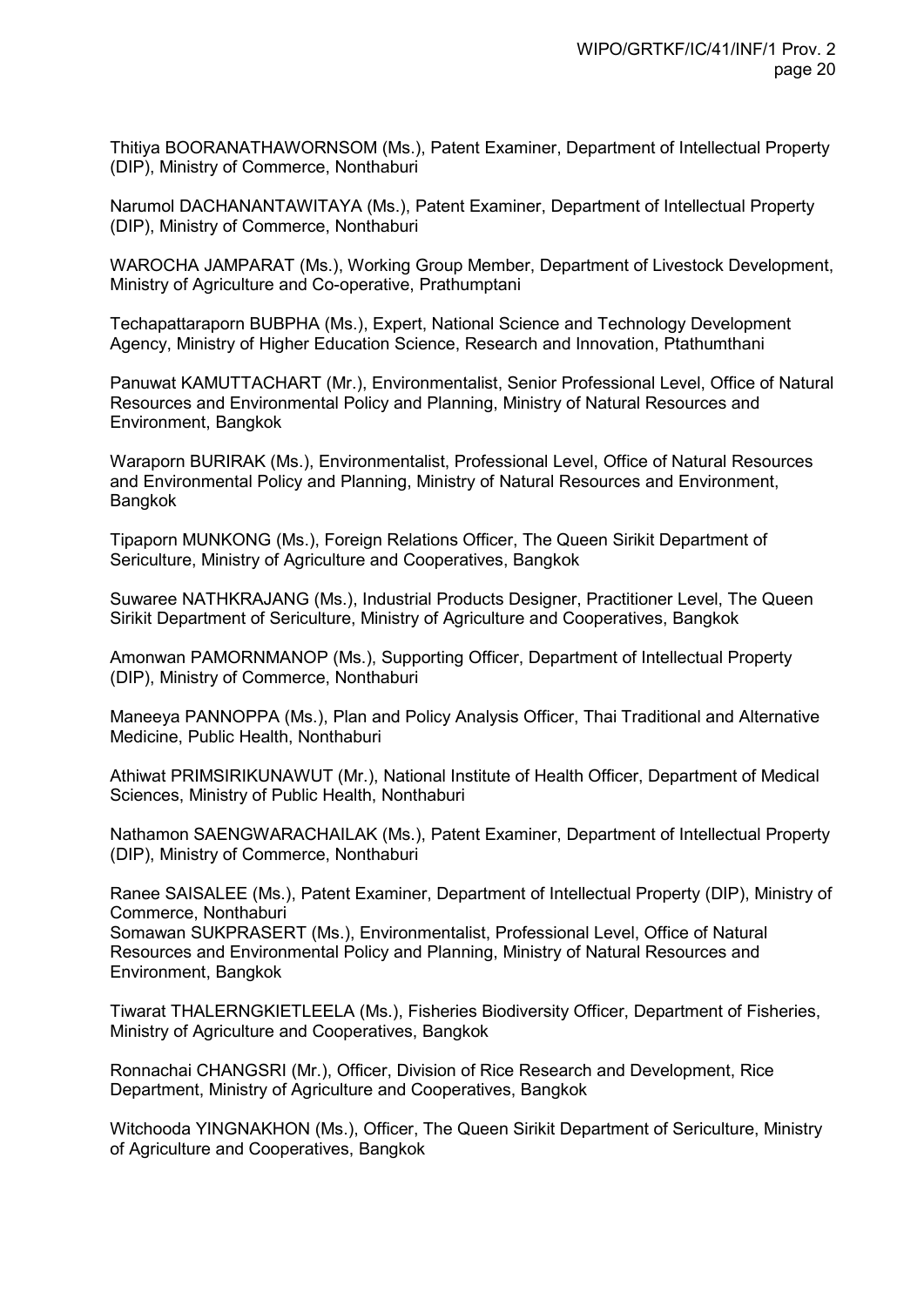Rattanawadi YOTHALAK (Ms.), Officer, The Queen Sirikit Department of Sericulture, Ministry of Agriculture and Cooperatives, Bangkok

#### TRINITÉ-ET-TOBAGO/TRINIDAD AND TOBAGO

Folasade BISHOP (Ms.), Technical Examiner, Intellectual Property Office, Office of the Attorney General and Ministry of Legal Affairs, Port of Spain

Michael EDWARDS (Mr.), Technical Examiner, Intellectual Property Office, Office of the Attorney General and Ministry of Legal Affairs, Port of Spain

Allison ST. BRICE (Ms.), Second Secretary, Permanent Mission, Geneva

#### TURQUIE/TURKEY

Oz SEZER (Mr.), Veterinarian, Animal Genetic Resources Research Working Group, Ministry of Agriculture and Forestry, Ankara

Zeynep ÜSTÜN (Ms.), Veterinarian, Animal Genetic Resources Research Working Group, Ministry of Agriculture and Forestry, Ankara

Dudu Ozlem MAVI IDMAN (Ms.), Biologist, General Directorate of Agricultural Research and Policies, Ministry of Agriculture and Forestry, Ankara

Aysun METE (Ms.), Biologist, General Directorate of Agricultural Research and Policies, Ministry of Agriculture and Forestry, Ankara

Tugba AKYUREK (Ms.), Pharmacist, General Directorate of Agricultural Research and Policy, Ministry of Agriculture and Forestry, Ankara

Emre ÇELEBİ (Mr.), Patent Examiner, Ministry of Industry and Technology, Turkish Patent and Trademark Office (TURKPATENT), Ankara

Kemal Demir ERALP (Mr.), IP Expert, Patent Department, Turkish Patent and Trademark Office (TURKPATENT), Ankara

Serpil CINAR (Ms.), Expert, International Relations Coordination, Directorate General for Copyright, Ministry of Culture and Tourism, Ankara

Burçak GENÇER (Ms.), Expert, General Directorate of Nature Conservation and National Parks, Department of Biological Diversity, Ministry of Agriculture and Forestry, Ankara

Elif SAKALLI TECİM (Ms.), Expert, General Directorate of Nature Conservation and National Parks, Department of Biological Diversity, Ministry of Agriculture and Forestry, Ankara

Tuğba CANATAN AKICI (Ms.), Legal Counsellor, Permanent Mission, Geneva

#### UKRAINE

Andriy DEMCHUK (Mr.), Director, Department for Intellectual Property, Ministry of Economy, Kyiv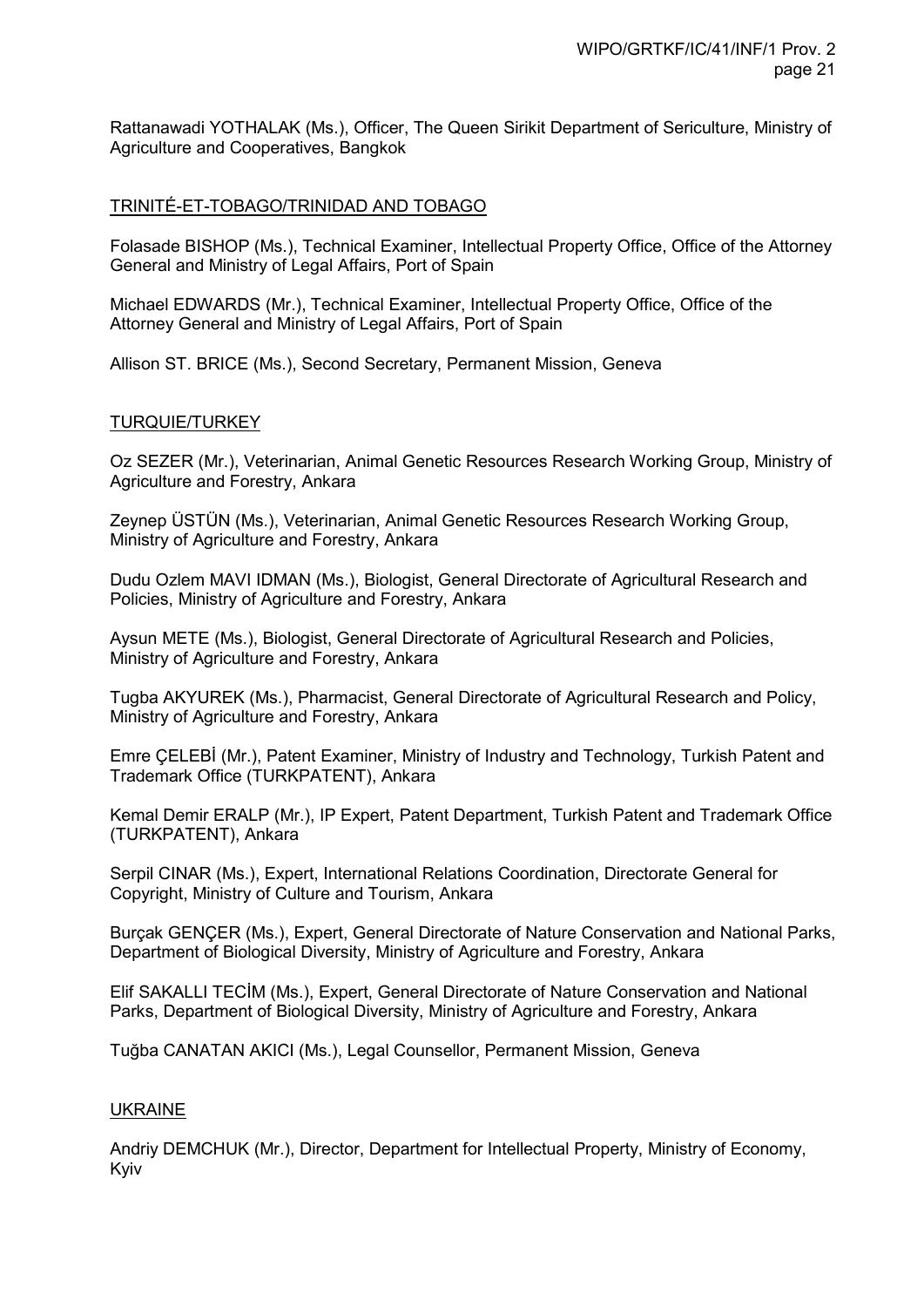Sergii TORIANIK (Mr.), Director, Department for Examination of Applications for Inventions, Utility Models and Layout Designs, National Intellectual Property Authority, State Enterprise "Ukrainian Intellectual Property Institute (Ukrpatent)", Kyiv

Oleksii ARDANOV (Mr.), Head, Unit for Copyright and Related Rights, Department for Intellectual Property, Ministry of Economy, Kyiv

Bohdan PADUCHAK (Mr.), Head, Division of Industrial Property and International Cooperation, Department for Intellectual Property, Ministry of Economy, Kyiv

Volodymyr RYSAK (Mr.), Head, Department of International Relations and Public Communications, National Intellectual Property Authority, State Enterprise "Ukrainian Intellectual Property Institute (Ukrpatent)", Kyiv

Alina BABAYEVA (Ms.), Chief Expert, Copyright and Related Rights Unit, Department for Intellectual Property, Ministry of Economy of Ukraine, Kyiv

Hanna DOVBYSHEVA (Ms.), Chief Expert, Copyright and Related Rights Unit, Department for Intellectual Property, Ministry of Economy of Ukraine, Kyiv

Nataliia NIKOLAICHUK (Ms.), Chief Expert, Cooperation with National and International Institutions in IP Sphere Unit, Department for Intellectual Property, Ministry of Economy of Ukraine, Kyiv

#### VENEZUELA (RÉPUBLIQUE BOLIVARIENNE DU)/VENEZUELA (BOLIVARIAN REPUBLIC OF)

Violeta FONSECA OCAMPOS (Sra.), Ministra Consejera, Misión Permanente, Ginebra

Zulay POGGI (Sra.), Directora, Dirección de Indicaciones Geográficas, Servicio Autónomo de la Propiedad Intelectual (SAPI), Ministerio del Poder Popular de Comercio Nacional, Caracas

Orlando SALAZAR (Sr.), Director, Línea de Relaciones Internacionales, Dirección de Relaciones Internacionales, Servicio Autónomo de la Propiedad Intelectual (SAPI), Ministerio del Poder Popular de Comercio Nacional, Caracas

Genoveva CAMPOS DE MAZZONE (Sra.), Consejera, Misión Permanente, Ginebra

## VIET NAM

LE Ngoc Lam (Mr.), Counsellor, Permanent Mission, Geneva

#### ZAMBIE/ZAMBIA

Muyumbwa KAMENDA (Mr.), First Secretary, Permanent Mission, Geneva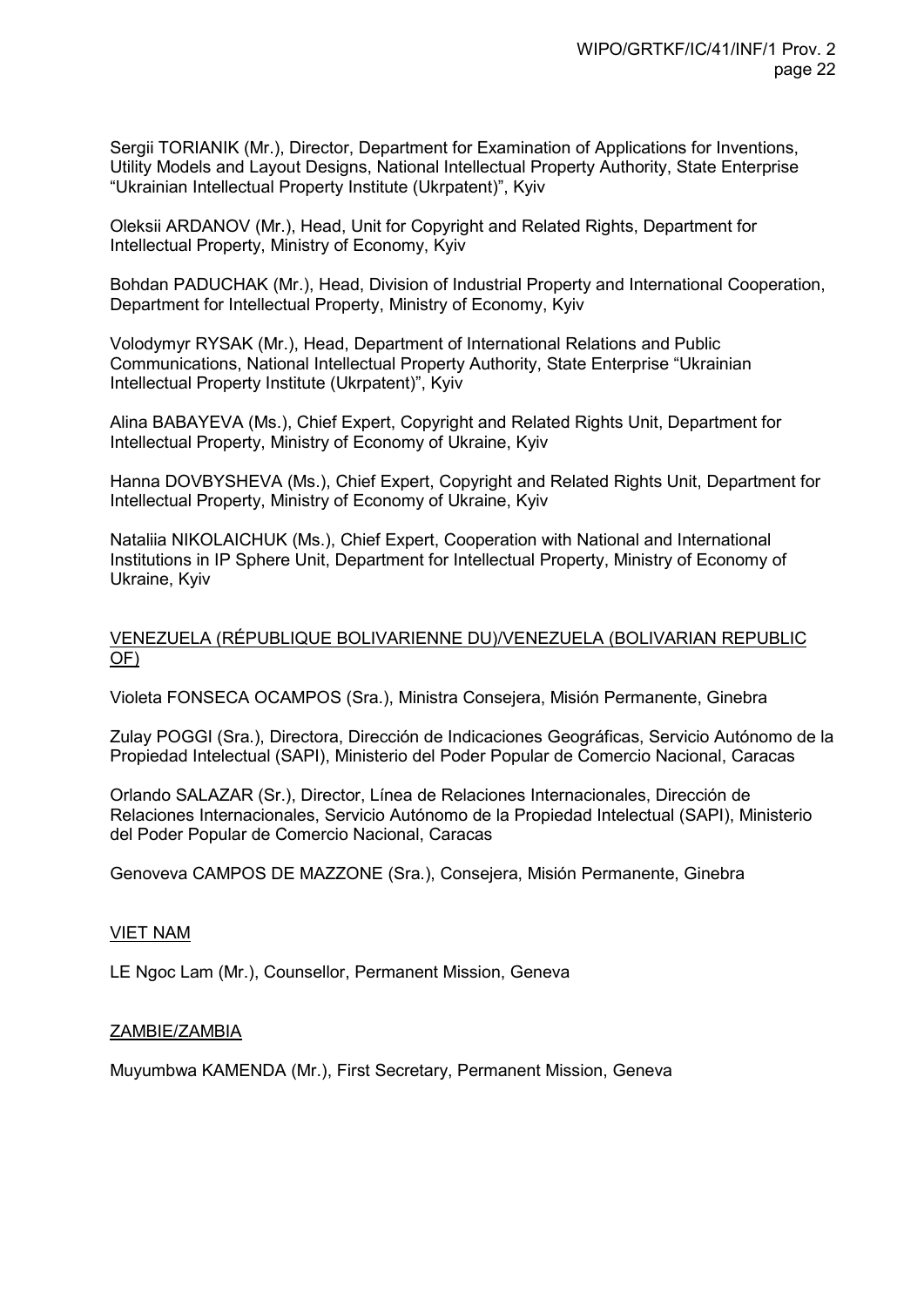## **ZIMBABWE**

Stuart COMBERBACH (Mr.), Ambassador, Permanent Representative, Permanent Mission, Geneva

Tanyaradzwa MANHOMBO (Mr.), Counsellor, Economic Section, Permanent Mission

## II. ORGANISATIONS INTERNATIONALES INTERGOUVERNEMENTALES/ INTERNATIONAL INTERGOVERNMENTAL ORGANIZATIONS

## CENTRE SUD (CS)/SOUTH CENTRE (SC)

Vitor IDO (Mr.), Programme Officer, Health, Intellectual Property and Biodiversity Programme (HIPB), Geneva

Viviana MUNOZ (Ms.), Coordinator, Health, Intellectual Property and Biodiversity Programme (HIPB), Geneva

Nirmalya SYAM (Mr.), Senior Programme Officer, Health, Intellectual Property and Biodiversity Programme (HIPB), Geneva

## ORGANISATION DES NATIONS UNIES POUR L'ALIMENTATION ET L'AGRICULTURE (FAO)/FOOD AND AGRICULTURE ORGANIZATION OF THE UNITED NATIONS (FAO)

Tobias KIENE (Mr.), Technical Officer, Rome

#### ORGANISATION EURASIENNE DES BREVETS (OEAB)/EURASIAN PATENT ORGANIZATION (EAPO)

Aurelia CEBAN (Ms.), Deputy Director, Examination Department, Moscow

Valentin KULIKOV (Mr.), Deputy Director, Chemistry and Medicine Division, Examination Department, Moscow

Tatiana BABAKOVA (Ms.), Examiner, Moscow

## ORGANISATION MONDIALE DU COMMERCE (OMC)/WORLD TRADE ORGANIZATION (WTO)

Ana Carolina PIEDRA PAREDES (Ms.), Official, Geneva

#### UNION INTERNATIONALE POUR LA PROTECTION DES OBTENTIONS VÉGÉTALES (UPOV)/INTERNATIONAL UNION FOR THE PROTECTION OF NEW VARIETIES OF PLANTS (UPOV)

Manabu SUZUKI (Mr.), Technical, Regional Officer for Asia, Geneva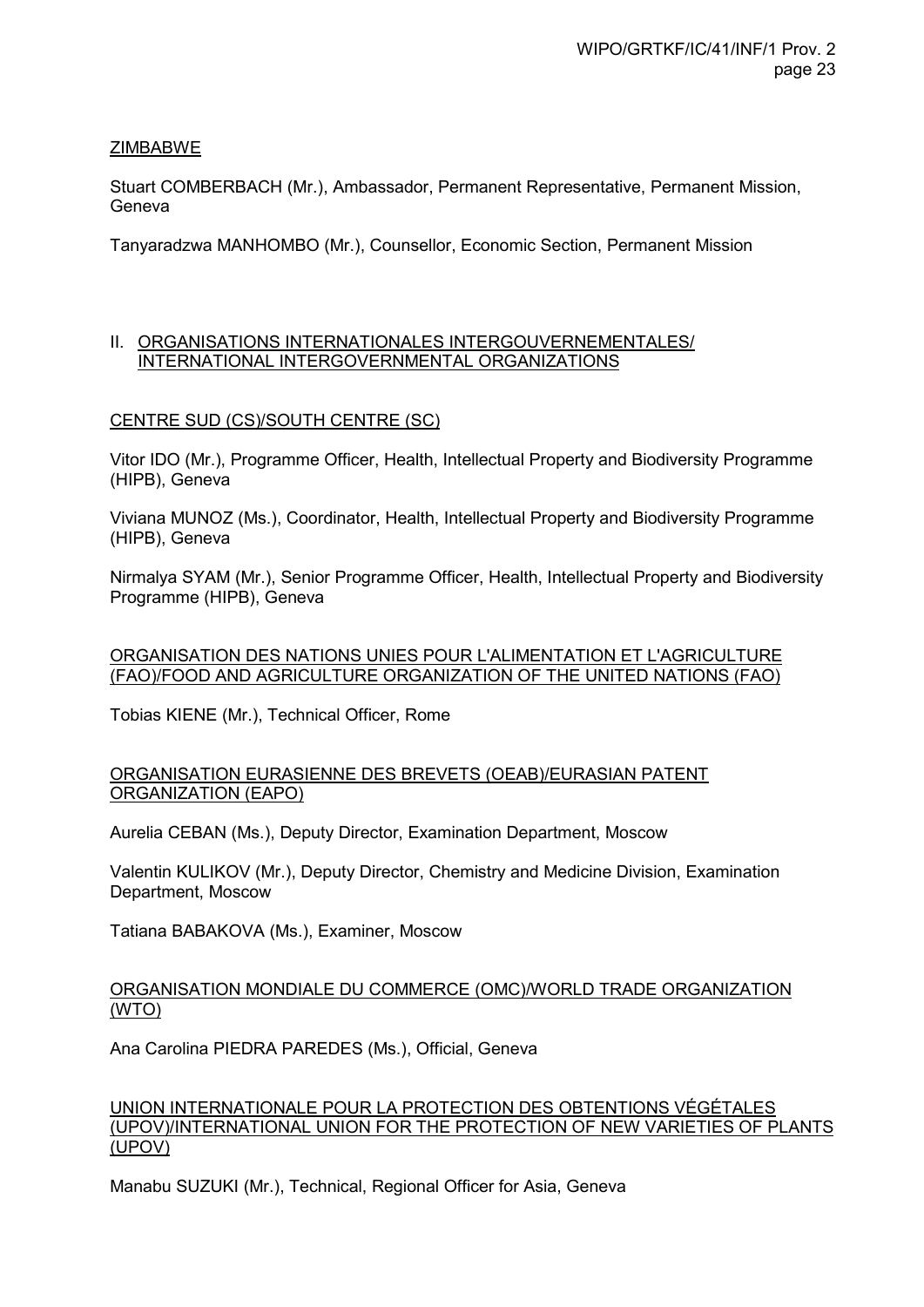## III. DÉLÉGATION SPÉCIALE/SPECIAL DELEGATION

## UNION EUROPÉENNE (UE)/EUROPEAN UNION (EU)

OSCAR MONDEJAR (Mr.), First Counsellor, Permanent Delegation, Geneva

Krisztina KOVÁCS (Ms.), Policy Officer, Intellectual Property and Fight Against Counterfeiting, Directorate-General for Internal Market, Industry, Entrepreneurship and SMEs, Brussels

## IV. OBSERVATEURS/OBSERVERS

## PALESTINE

Nada TARBUSH (Ms.), Counsellor, Permanent Observer Mission, Geneva

## SOUDAN DU SUD (LE)/SOUTH SUDAN

Daniel Gak JURKUCH (Mr.), Legal Counsel and Assistance Registrar, Directorate of Registration of Businesses, Ministry of Justice and Constitutional Affairs, Juba

#### V. ORGANISATIONS INTERNATIONALES NON GOUVERNEMENTALES/ INTERNATIONAL NON-GOVERNMENTAL ORGANIZATIONS

ADJMOR (ADJMOR) Hamadi MOHAMED ABBA (M.), coordinateur, Tombouctou

Agencia Internacional de Prensa Indígena (AIPIN) Jessica FORERO (Sra.), Experta, Ginebra Bautista GENARO (Sr.), Titular de Relaciones Políticas y Asuntos Internacionales, Ciudad de México Geise PERRELET ESCARIANAS (Sra.), Experta, Ginebra

Assembly of Armenians of Western Armenia, The Armenag APRAHAMIAN (M.), président, Mission diplomatique, Bagneux

Assembly of First Nations Stuart WUTTKE (Mr.), General Counsel, Legal Affairs, Ottawa Jeremy KOLODZIEJ (Mr.), Indigenous Member, Oshawa

Association américaine du droit de la propriété intellectuelle (AIPLA)/American Intellectual **Property Law Association (AIPLA)** Nicholas LANDAU (Mr.), Biotechnology Committee Chair, Birmingham

Association culturelle et scientifique de khenchela (ACSK) Tayeb DJELLAL (M.), président, Khenchela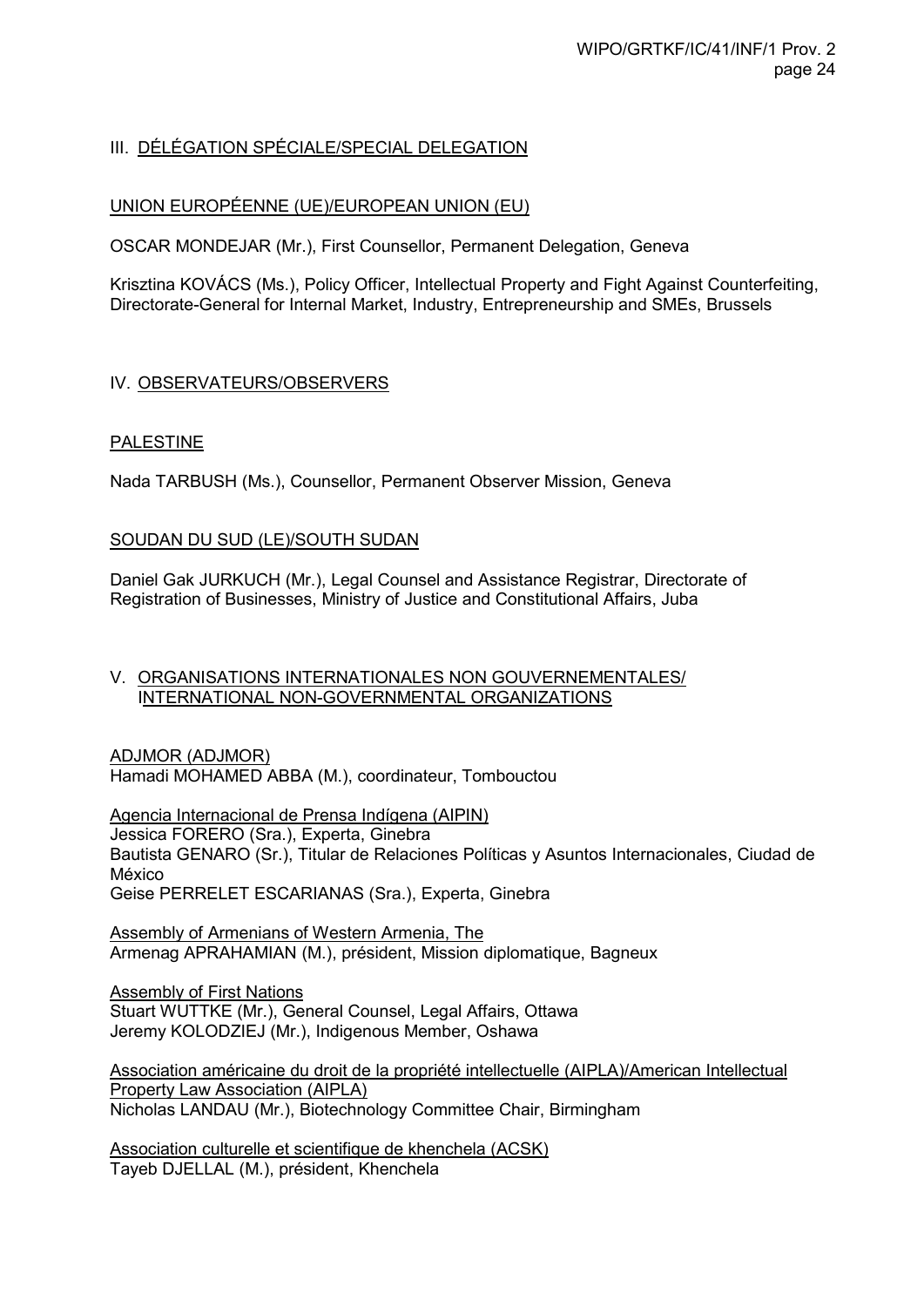International Association for the Promotion and Defense of Intellectual Property (AIDPI) Takeshi KOMATANI (Mr.), Head, Intellectual Property and Genetic Resources and Traditional Knowledge, Traditional Cultural Expression, Subcommittee of Genetic Resources, Osaka

Brazilian Association of Intellectual Property (ABPI) Ricardo FONSECA DE PINHO (Mr.), Board Member, Board of Directors, Rio de Janeiro

Center for Multidisciplinary Studies Aymara (CEM-Aymara) María Eugenia CHOQUE (Ms.), Director, La Paz

Centre de documentation, de recherche et d'information des peuples autochtones (DoCip)/Indigenous Peoples' Center for Documentation, Research and Information (DoCip) Johanna MASSA (Ms.), Technical Secretariat Coordinator, Technical Secretariat, Geneva

Christ is Calling You Héctor BRZOSTOWSKI (Sr.), Presidente, Taubaté

Comisión Jurídica para el Autodesarrollo de los Pueblos Originarios Andinos (CAPAJ) Rosario LUQUE GIL (Sra.), Delegada Experta, Ginebra

CS Consulting Louis VAN WYK (Mr.), Director, Pretoria Alexander Carl DINOPOULOS (Mr.), Legal Consultant, Hamburg

Fédération internationale de l'industrie phonographique (IFPI)/International Federation of the Phonographic Industry (IFPI) Shiveta SOOKNANAN (Ms.), Senior Legal Policy Adviser, Port of Spain

For Alternative Approaches to Addiction, Think & do tank (FAAAT) Kenzi RIBOULET-ZEMOULI (Mr.), Chair of the Board, Barcelona Michael KRAWITZ (Mr.), Member, Ferrum

Health and Environment Program (HEP) Madeleine SCHERB (Ms.), President, Geneva Pierre SCHERB (Mr.), Legal Adviser, Geneva

Himalayan Folklore and Biodiversity Study Program IPs Society for Wetland Biodiversity Conservation Nepal Kamal Kumar RAI (Mr.), Chair for Research and Conservation, Himalayan Folklore and Biodiversity Study Program, Kathmandu

Indian Movement - Tupaj Amaru Lázaro PARY ANAGUA (M.), coordinateur général, Genève

Intellectual Property Owners Association (IPO) William WARREN (Mr.), Vice-Chair, Atlanta Manisha DESAI (Ms.), Patent Lawyer, Charlotte

International Association for the Protection of Intellectual Property (AIPPI) Martin MICHAUS (Mr.), Chairman of Intellectual Property and GRTKTCE Committee, Mexico

International Indian Treaty Council June LORENZO (Ms.), Attorney and Consultant, Paguate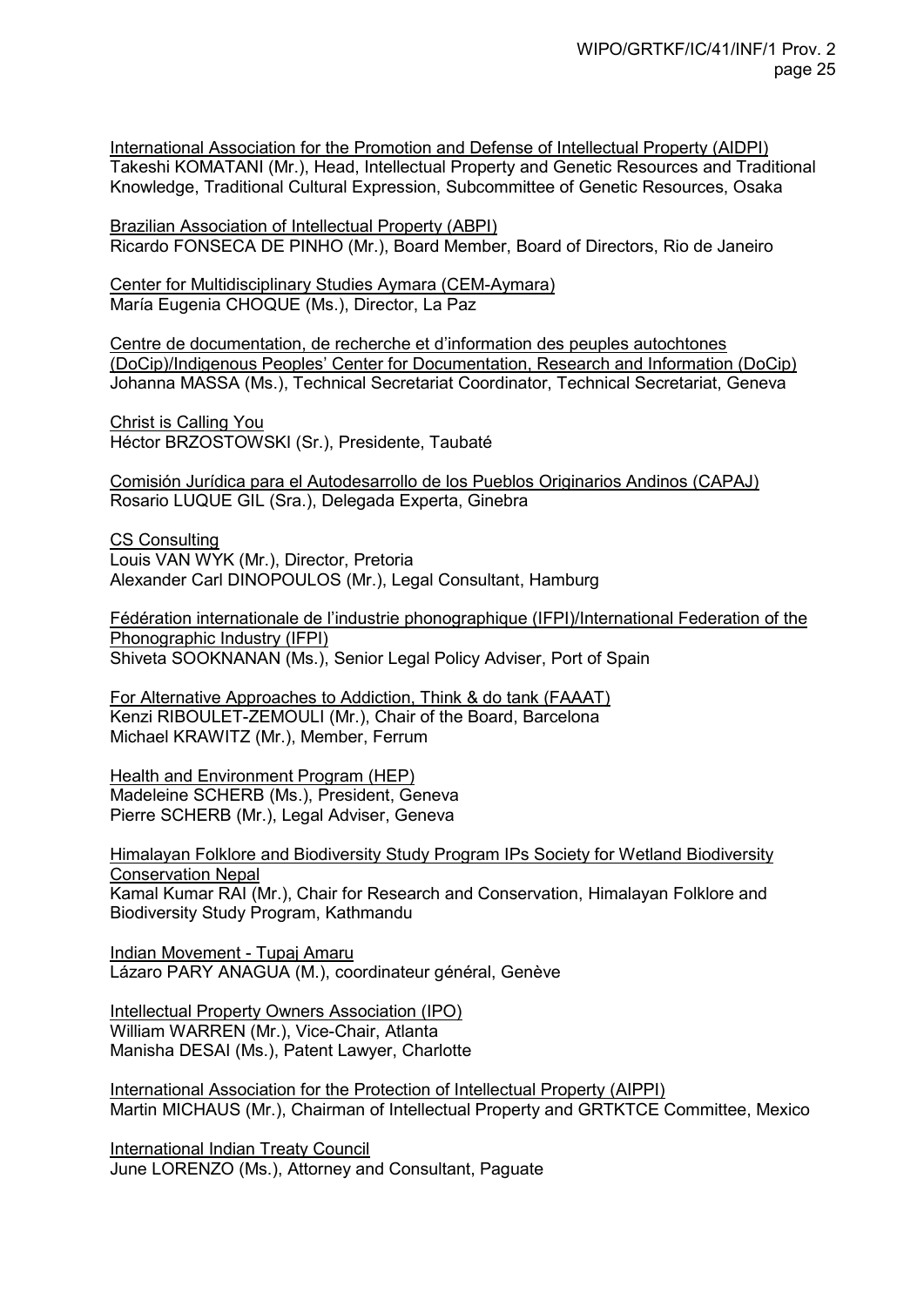Knowledge Ecology International, Inc. (KEI) Thirukumaran BALASUBRAMANIAM (Mr.), Geneva Representative, Geneva

Métis National Council (MNC) Kathy HODGSON-SMITH (Ms.), Advisor, Saskatoon

National Intellectual Property Organization (NIPO) Cliford CHIMOMBE (Mr.), Head, Industrial Property and Copyright, Deeds, Companies and Intellectual Property, Justice, Legal and Parliamentary Affairs, Harare

Native American Rights Fund (NARF) Frank ETTAWAGESHIK (Mr.), Representative, Harbor Springs Sue NOE (Ms.), Attorney, Boulder Angela RILEY (Ms.), Professor, Beverly Hills

Secretariat of the Pacific Community (SPC) Frances KOYA VAKAUTA (Ms.), Team Leader, Culture for Development, Human Rights and Social Development, Suva

Solidarité pour un monde meilleur (SMM)/Solidarity for a Better World (SMM) Emmanuel TSHIBANGU NTITE (M.), coordonnateur national, Kinshasa

Tebtebba Foundation - Indigenous Peoples' International Centre for Policy Research and Education Jennifer TAULI CORPUZ (Ms.), Project Coordinator, Quezon City

Tulalip Tribes of Washington Governmental Affairs Department Aaron JONES (Mr.), Treaty Rights Protection Specialist, Tulalip

Union des peuples autochtones pour le réveil au développement (UPARED) Gilbert MANIRAKIZA (M.), vice-président et représentant légal suppléant, Bujumbura

Union internationale des éditeurs (UIE)/International Publishers Association (IPA) José BORGHINO (Mr.), Secretary General, Geneva James TAYLOR (Mr.), Director of Communication and Freedom to Publish, Geneva

## VI. BUREAU/OFFICERS

| Président / Chair:           | Ian GOSS (M./Mr.) (Australie/Australia)             |
|------------------------------|-----------------------------------------------------|
| Vice-présidents/Vice-Chairs: | Lilyclaire BELLAMY (Mme/Ms.) (Jamaïque/Jamaica)     |
|                              | Jukka LIEDES (M./Mr.) (Finlande/Finland)            |
|                              | Yonah SELETI (M./Mr.) (Afrique du Sud/South Africa) |
| Secrétaire/Secretary:        | Wend WENDLAND (M./Mr.) (OMPI/WIPO)                  |